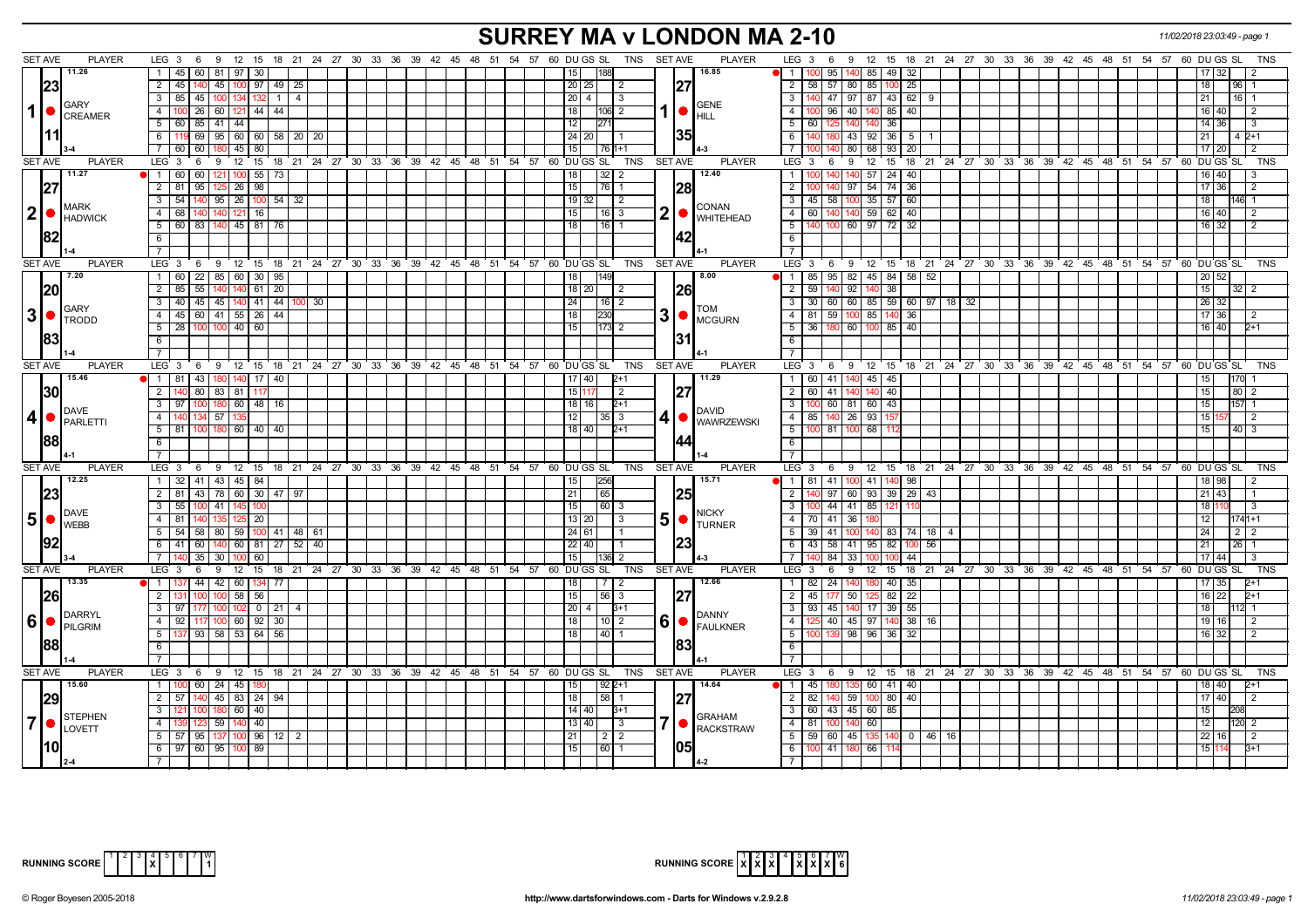## **SURREY MA v LONDON MA 2-10** *11/02/2018 23:03:59 - page 2*

| <b>SET AVE</b> | <b>PLAYER</b>              | LEG 3<br>9<br>- 6                                               |          | 12 15 18 21 24 27 30 33 36 39 42 45 48 51 54 |                                                              | <b>SET AVE</b><br>57 60 DU GS SL<br>TNS        | <b>PLAYER</b>                                  | 12 15 18 21 24 27 30 33 36 39 42 45 48 51 54 57<br>60 DU GS SL<br><b>TNS</b><br>LEG 3<br>9<br>-6                                |
|----------------|----------------------------|-----------------------------------------------------------------|----------|----------------------------------------------|--------------------------------------------------------------|------------------------------------------------|------------------------------------------------|---------------------------------------------------------------------------------------------------------------------------------|
|                | 6.40                       | 85<br>60   76  <br>$\overline{\mathbf{0}}$                      |          |                                              |                                                              | 40 <br>18                                      | 6.16                                           | 54<br>97<br>24 84<br>18 54                                                                                                      |
|                | 23                         | 60 60 60 80<br>2<br>-85 I                                       |          |                                              |                                                              | 18<br> 56                                      | <b>25</b>                                      | 85 26 134 54 20<br>2<br>85   97  <br>19 20                                                                                      |
|                |                            | 60   76  <br>$145$ 55<br>45<br>100                              |          |                                              |                                                              | 21<br>$\sqrt{20}$ 2                            |                                                | $92$ 16<br>$\mathbf{3}$<br>60 70<br>66   97<br>16<br>20 I                                                                       |
| 8              | NEVILLE<br><b>I</b> WRIGHT | 68<br>59<br>45<br>60<br>41<br>4                                 |          |                                              |                                                              | 8 <sub>l</sub><br>128                          | <b>WAYNE</b><br><b>BROWN</b>                   | $99$ 19<br>$\overline{4}$<br>81 59 60<br>$9 \mid 43 \mid$<br>21 19                                                              |
|                |                            | 5                                                               |          |                                              |                                                              |                                                |                                                | 5                                                                                                                               |
|                | <b>147</b>                 | 6                                                               |          |                                              |                                                              |                                                | 69                                             | 6                                                                                                                               |
|                |                            |                                                                 |          |                                              |                                                              |                                                |                                                | $\overline{7}$                                                                                                                  |
| <b>SET AVE</b> | <b>PLAYER</b>              | LEG 3<br>- 6                                                    |          |                                              | 9 12 15 18 21 24 27 30 33 36 39 42 45 48 51 54 57 60 DUGS SL | <b>SET AVE</b><br>TNS                          | <b>PLAYER</b>                                  | 9 12 15 18 21 24 27 30 33 36 39 42 45 48 51 54 57 60 DUGS SL<br>$LEG \ 3 \ 6$<br>TNS                                            |
|                | 13.11                      | 43<br>00181<br>-57<br>$\overline{1}$<br>60                      |          |                                              |                                                              | 60<br>18                                       | 11.60                                          | $32 \mid 40$<br>85<br>l 46<br>100 58<br>$-1$<br>!1 I 40                                                                         |
|                | 26                         | 39<br>60<br>60<br>l 18                                          |          |                                              |                                                              | 8<br>21<br>3                                   | 27                                             | 24<br>$\overline{2}$<br>38<br>40<br>59<br>20 40                                                                                 |
|                | DARREN                     | 43<br>$\overline{60}$<br>3<br>11                                |          |                                              |                                                              | $12$   3<br>18                                 |                                                | 85 58 92<br>$74 \mid 24$<br>$\mathbf{3}$<br>-84 l<br>l 84<br>$19 \overline{)24}$                                                |
| 9 •            | BRYANT                     | $140$ 55 $26$<br>4                                              |          |                                              |                                                              | 9 <sup>1</sup><br>14 26 <br>l 3                | STEVEN<br>FERGUSON                             | 60 54<br>$\overline{4}$<br>$722+1$<br>12 <sub>1</sub>                                                                           |
|                |                            | 39 92 94 44<br>5                                                |          |                                              |                                                              | 15 <sup>1</sup><br>154                         |                                                | 59   125   60   140   77   40<br>5 <sup>5</sup><br>17 40                                                                        |
|                | <u>141</u>                 | -6                                                              |          |                                              |                                                              |                                                | 34                                             | 6                                                                                                                               |
|                |                            |                                                                 |          |                                              |                                                              |                                                |                                                |                                                                                                                                 |
| <b>SET AVE</b> | <b>PLAYER</b>              | LEG <sub>3</sub><br>6                                           |          |                                              | 9 12 15 18 21 24 27 30 33 36 39 42 45 48 51 54 57 60 DUGS SL | SET AVE<br>TNS                                 | <b>PLAYER</b>                                  | $LEG_3$ 6<br>0 12 15 18 21 24 27 30 33 36 39 42 45 48 51 54 57 60 DUGSSL<br><b>TNS</b>                                          |
|                | 10.14                      | 80<br>60<br>44<br>65<br>- 10 I                                  | 8        |                                              |                                                              | 22<br>8                                        | 12.23                                          | 85<br>44<br>48<br>$\overline{1}$<br>83<br>60<br>-36<br>- 45                                                                     |
|                | 22                         | 80 100 84 60 20<br>$\overline{2}$<br>57<br>100                  |          |                                              |                                                              | $19$   20<br>2                                 | 23                                             | $45 \ 59 \ 38 \ 50$<br>78<br>$\overline{2}$<br>$101+1$<br>41   180<br>l 21 l                                                    |
|                | <b>ANDY</b>                | $40$   99   60   40<br>81<br>3                                  |          |                                              |                                                              | 20 40                                          | <b>LEWIS</b>                                   | 43 41 123<br>3<br>$45 \mid 41 \mid$<br>140<br>68 <sup>2</sup><br>18                                                             |
| hd•            | BRIDGMAN                   | -57<br>59<br>60<br>$\overline{4}$<br>70<br>35<br>100            |          |                                              |                                                              | 21                                             | $10$ $\bullet$ $\overline{\phantom{a}}$ MCGURN | $\overline{4}$<br>40<br>40   60   60<br>60<br>$100$ 41<br>23 60                                                                 |
|                |                            | 5 <sup>1</sup><br>23<br>60 83 24 58 58                          |          |                                              |                                                              | 21<br>1112                                     |                                                | $5-1$<br>60 50 24 86<br>81 60<br>140<br>20 86                                                                                   |
|                | 198                        | 22<br>45   99   44   58   70<br>-6                              |          |                                              |                                                              | 21<br>66                                       | 1031                                           | 6<br>60<br>83 81 43 42 48<br>24 48<br>100  44                                                                                   |
|                |                            | 42<br>45<br>64<br>54<br>16                                      |          |                                              |                                                              | 20                                             |                                                | 60<br>l 57<br>43<br>41<br>60                                                                                                    |
| <b>SET AVE</b> | <b>PLAYER</b>              | LEG <sub>3</sub><br>$^{\circ}$ 21<br>12<br>15<br>18<br><b>q</b> | 24<br>27 | 30 33 36 39 42                               | 45 48 51<br>54                                               | 57 60 DU GS SL<br><b>TNS</b><br><b>SET AVE</b> | <b>PLAYER</b>                                  | 21 24 27 30 33 36 39 42 45 48 51 54 57 60 DUGS SL<br>LEG <sup>®</sup><br>18<br><b>TNS</b><br>$12 \overline{ }$<br>-3<br>9<br>15 |
|                | 8.35                       | $45 \mid 66 \mid 37$<br>43<br>47<br>98<br>l 45.                 |          |                                              |                                                              | 20 <br>24                                      | 12.92                                          | 40<br>42<br>60 98<br>82   0   40<br>43<br>96<br>25 40                                                                           |
|                | 22                         | 60<br>$-54$<br>72<br>70<br>45                                   |          |                                              |                                                              | 21   72 <br>2                                  | <b>23</b>                                      | 59<br>60<br>144<br>$\overline{2}$<br>41<br>55<br>$100 \t 42$<br>18                                                              |
|                | <b>TONY</b>                | 43<br>84<br>3<br>58<br>45 I                                     | 80<br>21 | $\overline{2}$                               |                                                              | $32$   2<br>$h+1$                              | <b>TOMMY</b>                                   | $\overline{3}$<br>24 59<br>$53 \mid 44 \mid$<br>$4 \mid 2$<br>33<br>43<br>l 41<br>129  <br>l 0                                  |
| 11             | <b>HAMMOND</b>             | 96   58   92   60   28<br>$-45$<br>81<br>$\overline{4}$<br>l 41 |          |                                              |                                                              | 22 28                                          | <b>SANWELL</b>                                 | $\overline{4}$<br>85 60 65 0<br>85<br>25<br>1001 81                                                                             |
|                |                            | 83<br>5                                                         |          |                                              |                                                              | 15<br>$\vert 16 \vert 3$                       |                                                | 5<br>$43 \mid 83$<br>46<br>66<br>17 66                                                                                          |
|                | 13                         | 46<br>$95$   81   85  <br>-80<br>78<br>-6                       |          |                                              |                                                              | 18<br>36                                       |                                                | 6<br> 85 <br>36<br>16 36<br>80 60                                                                                               |
|                |                            | 79<br>$43 \mid 85$<br>45                                        |          |                                              |                                                              | 249<br>12                                      |                                                | 82<br>29<br>$\sqrt{30}$<br>$15 \overline{)30}$                                                                                  |
| <b>SET AVE</b> | <b>PLAYER</b>              | LEG <sub>3</sub><br>$^{\circ}$ 12<br>15<br>9<br>- 6             |          |                                              | 18 21 24 27 30 33 36 39 42 45 48 51 54 57 60 DUGS SL         | TNS<br>SET AVE                                 | <b>PLAYER</b>                                  | 18 21 24 27 30 33 36 39 42 45 48 51 54 57 60 DUGS SL<br>LEG <sup>'</sup><br>12<br>15<br><b>TNS</b><br>-3<br>- 6<br>9            |
|                | 12.74                      | 38<br>95 89 97 32                                               |          |                                              |                                                              | 18<br> 16                                      | 14.39                                          | 40 81 100 80<br>17 80                                                                                                           |
|                | <b>26</b>                  | 40<br>38 60<br>$\overline{2}$<br>59                             |          |                                              |                                                              | 18<br>$ 104 $ 2                                | 27                                             | 45 100 98 16<br>$\overline{2}$<br>58 59<br>20 16<br>125<br>- 2                                                                  |
|                | KURTIS                     | 60<br>$100$ 60<br>-3<br>-81                                     |          |                                              |                                                              | 17 60 <br>3                                    |                                                | $\overline{3}$<br>43   100<br>100 81 59<br>15 I                                                                                 |
|                | <b>12   KURIIS</b>         | 60 85 41 99<br>4                                                |          |                                              |                                                              | 18 <sup>1</sup><br> 16 2                       | $12 \bullet  _{\text{COCKS}}^{\text{LLE}}$     | 4<br>80<br>$40 \mid 40$<br>60 I<br>100 41<br>19   40                                                                            |
|                |                            | 57<br>65 39 40<br>5                                             |          |                                              |                                                              | 21   40  <br>3                                 |                                                | 28 47<br>$5 \mid$<br>49<br>- 96 I<br>18  <br><b>41</b>                                                                          |
|                | 50                         | 6 6 60 96 140 81 89                                             |          |                                              |                                                              | 15<br> 35                                      | 11                                             | 58   134   100   85   88   36  <br>6 I<br>16 36                                                                                 |
|                |                            |                                                                 |          |                                              |                                                              |                                                |                                                |                                                                                                                                 |

| OP:                  | rietti 30.00              | IOP:              | itehead 28.42                                                                                                      |
|----------------------|---------------------------|-------------------|--------------------------------------------------------------------------------------------------------------------|
| <b>RUNNING SCORE</b> | 12 I W<br>l v<br>.<br>. . | RUNNING SCORE   X | $^{\circ}$ 11 12 W<br>.<br>IXIXI10<br>.<br>$-1$ $\wedge$ $\wedge$ $\wedge$ $\wedge$ $\wedge$<br><u>IAIAIAIAIAI</u> |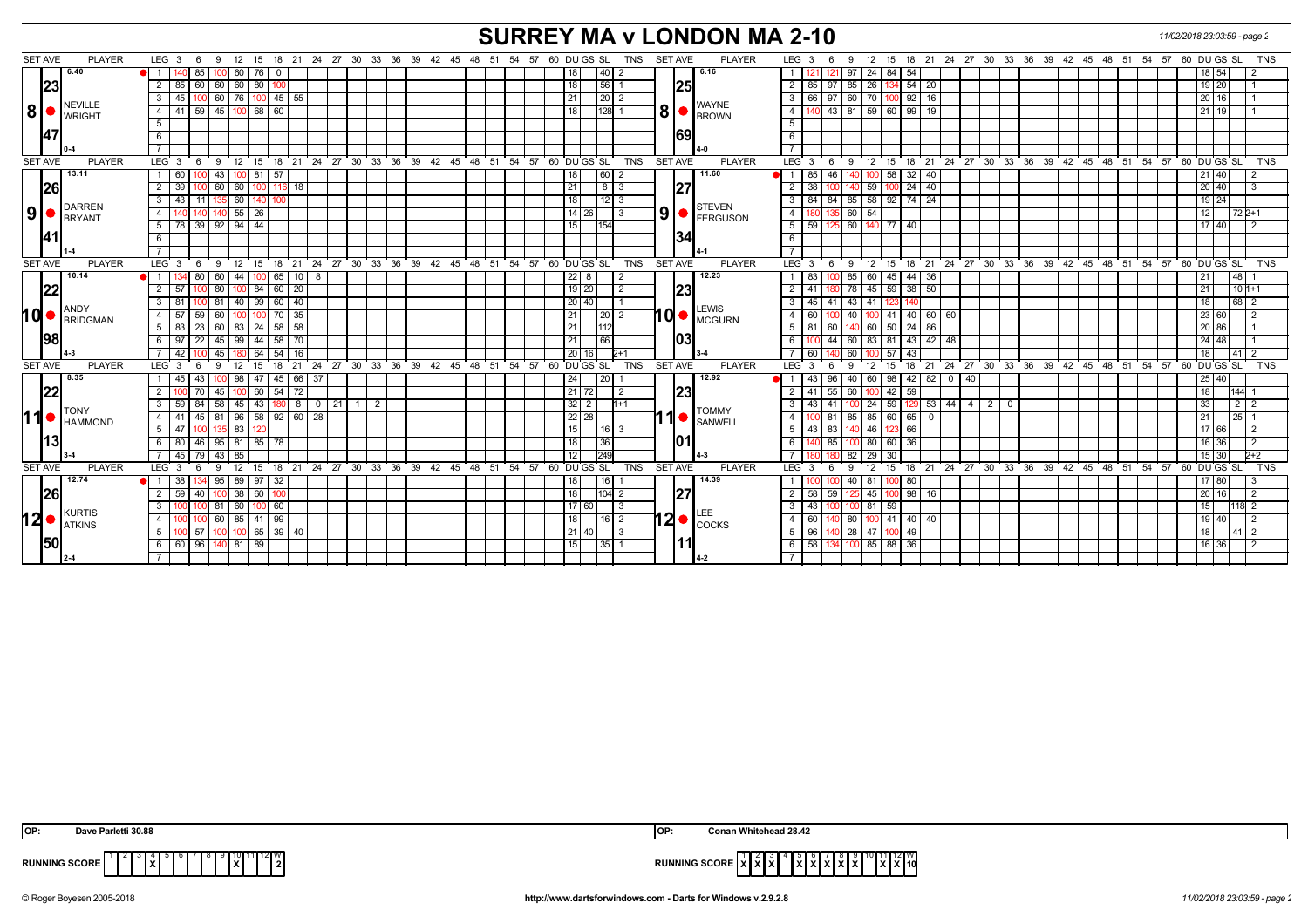# **SURREY MA v LONDON MA 2-10** *11/02/2018 23:04:06 - page 3*

| <b>SURREY MA</b>      |     |           |                |             |            |            |            |      |          |             | LONDON MA                 |     |             |             |            |             |            |             |            |      |     |             |
|-----------------------|-----|-----------|----------------|-------------|------------|------------|------------|------|----------|-------------|---------------------------|-----|-------------|-------------|------------|-------------|------------|-------------|------------|------|-----|-------------|
| <b>PLAYER</b>         | W/L | LWON LOST | <b>AVE</b>     | <b>TAVE</b> | <b>PTS</b> | DRTS       | <b>TON</b> | TON+ | 180      | <b>TONS</b> | I PLAYER                  | W/L | <b>LWON</b> | <b>LOST</b> | <b>AVE</b> | <b>TAVE</b> | <b>PTS</b> | <b>DRTS</b> | <b>TON</b> | TON+ | 180 | <b>TONS</b> |
| <b>Gary Creamer</b>   |     |           | 23.1'          | 11.26       | 2866       | 124        |            |      |          | $9+1$       | Gene Hill                 | W   |             |             | 27.35      | 16.85       | 3391       | 124         |            |      |     | $13+1$      |
| <b>Mark Hadwick</b>   |     |           | 27.82          | 11.27       | 2365       | 85         |            |      |          |             | l Conan Whitehead         | W   |             |             | 28.42      | 12.40       | 2359       | 83          |            |      |     |             |
| <b>Gary Trodd</b>     |     |           | 20.83          | 7.20        | 1937       | 93         |            |      |          |             | Tom McGurn                | W   |             |             | 26.31      | 8.00        | 2473       | 94          |            |      |     | $6+1$       |
| Dave Parletti         | W   |           | 30.88          | 15.46       | 2470       | 80         |            |      |          | $11+3$      | <b>I David Wawrzewski</b> |     |             |             | 27.44      | 11.29       | 2058       | 75          |            |      |     |             |
| Dave Webb             |     |           | 23.92          | 12.25       | 2990       | 125        |            |      | - 0      |             | Nicky Turner              | W   |             |             | 25.23      | 15.71       | 3305       | 131         |            |      |     | $13+1$      |
| Darryl Pilgrim        |     |           | 26.88          | 13.35       | 2392       | 89         |            |      | $\Omega$ | $11 + 7$    | l Dannv Faulkner          | W   |             |             | 27.83      | 12.66       | 2393       | 86          |            |      |     | $9+2$       |
| Stephen Lovett        |     |           | 29.10          | 15.60       | 2794       | 96         |            |      |          | $12+2$      | l Graham Rackstraw        | W   |             |             | 27.05      | 14.64       | 2678       | 99          |            |      |     | $11+2$      |
| <b>Neville Wright</b> |     |           | 23.47          | 6.40        | 1760       | $\sqrt{5}$ |            |      |          |             | Wavne Brown               | W   |             | $\Omega$    | 25.69      | 6.16        | 2004       |             |            |      |     |             |
| Darren Bryant         |     |           | $26.4^{\circ}$ |             | 2271       | 86         |            |      |          |             | l Steven Ferauson         | W   |             |             | 27.34      | 11.60       | 2433       | 89          |            |      |     | $9 + 1$     |
| Andy Bridgman         | W   |           | 22.98          | 10.14       | 3309       | 144        |            |      |          | $9+1$       | Lewis McGurn              |     |             |             | 23.03      | 12.23       | 3340       | 145         |            |      |     | $10+1$      |
| Tony Hammond          |     |           | 22.13          | 8.35        | 3186       | 144        |            |      |          | $7+1$       | <b>Tommy Sanwell</b>      | W   |             |             | 23.01      | 12.92       | 3336       | 145         |            |      |     | $10+2$      |
| <b>Kurtis Atkins</b>  |     |           | 26.50          | 12.74       | 2835       | 107        |            |      | $\Omega$ |             | Lee Cocks                 | W   |             |             | 27.11      | 14.39       | 2847       | 105         |            |      |     | $\sqrt{2}$  |
| <b>TOTALS</b>         |     |           | 24.98          | 0.00        | 31175      | 1248       |            |      |          | $113+9$     | <b>TOTALS</b>             | W   |             |             | 26.01      | 0.00        | 32617      | 1254        |            |      |     | $118+11$    |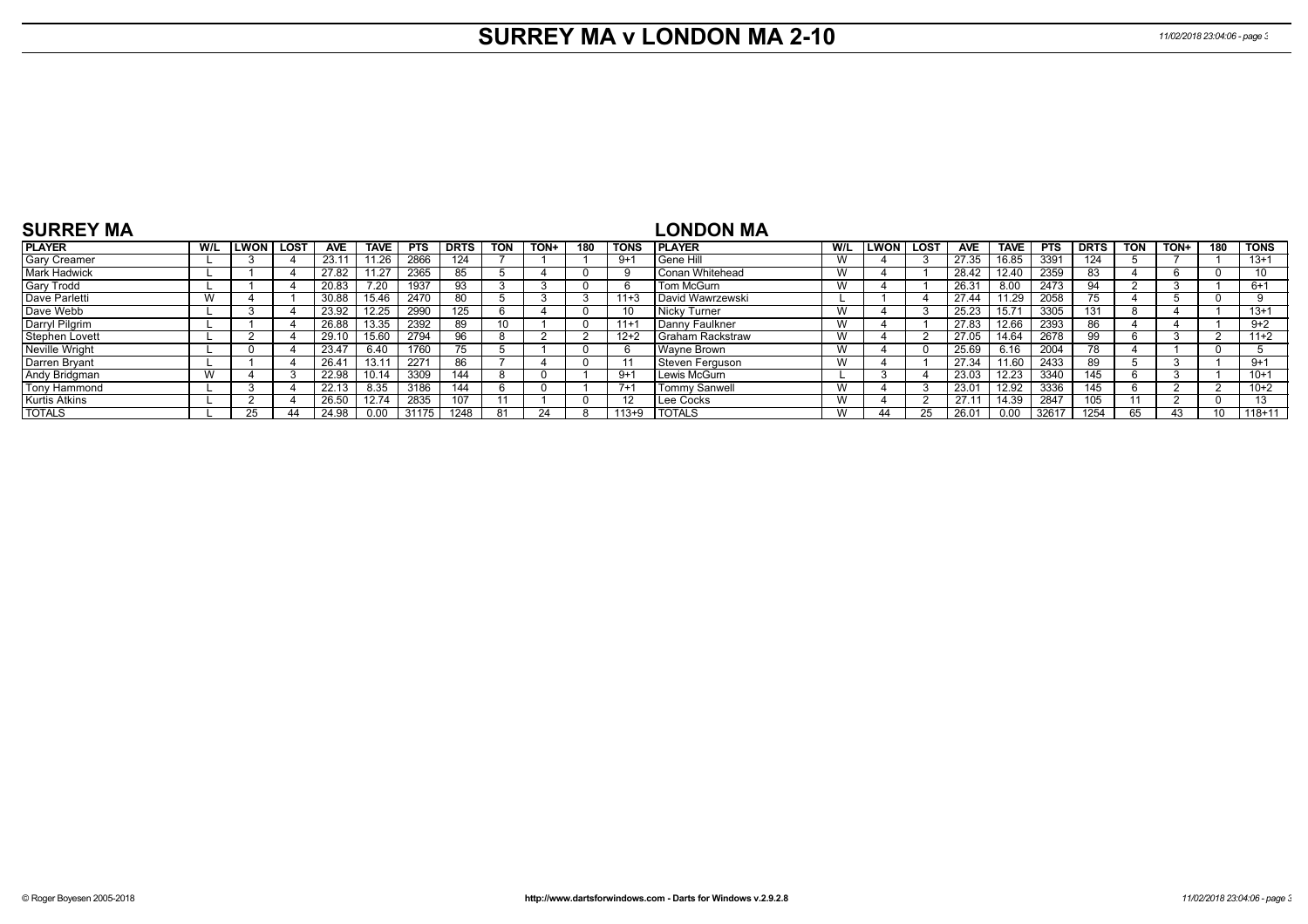# **SURREY WA v LONDON WA 2-4** *11/02/2018 23:03:33 - page 1*

| <b>PLAYER</b><br><b>SET AVE</b> | LEG <sub>3</sub><br>18<br>-6<br>-9<br>- 12<br>15        | 24 27 30 33 36 39<br>- 21                                        |                         | 42  45  48  51 | 57 60 DU GS SL<br>54<br>TNS                               | <b>SET AVE</b><br><b>PLAYER</b> | LEG <sub>3</sub><br>12<br>9                                  | 15<br>18                   |                                                        |                            | 21  24  27  30  33  36  39  42  45  48  51 | 57<br>54       | 60 DU GS SL<br><b>TNS</b>                                       |
|---------------------------------|---------------------------------------------------------|------------------------------------------------------------------|-------------------------|----------------|-----------------------------------------------------------|---------------------------------|--------------------------------------------------------------|----------------------------|--------------------------------------------------------|----------------------------|--------------------------------------------|----------------|-----------------------------------------------------------------|
| 10.45                           | 43<br>83<br>-47                                         | 29<br>$\overline{0}$                                             |                         |                | 24<br>191.                                                | 4.40                            | 42<br>58                                                     | 60 60<br>41                | 92<br>81 60                                            |                            |                                            |                | 27 92                                                           |
| 21                              | 80 66 20<br>$\overline{2}$<br>55<br>$95 \mid 85$        |                                                                  |                         |                | 20 20                                                     | 20                              | 2<br>41<br>81                                                | 85 60<br>81                |                                                        |                            |                                            |                | $\overline{193}$<br>18                                          |
| GINA<br>1 <sup>1</sup><br>CASEY | 95<br>$3 \mid 60$<br>$60$ 81                            |                                                                  |                         |                | 18<br>$\overline{2}$                                      | <b>LEANNE</b><br><b>TOPPER</b>  | $\overline{\mathbf{3}}$<br>45<br>41<br>$\overline{60}$<br>81 | $\sqrt{81}$                |                                                        |                            |                                            |                | $\overline{93}$<br>18                                           |
| 53                              | 60<br>81<br>4   41<br>60                                | $\sqrt{39}$<br>15 <sup>1</sup>                                   |                         |                | 27<br>5 <sup>1</sup><br>l 2                               | 34                              | 81<br>$\overline{4}$<br>66<br>60                             | 15<br>60                   | $49 \mid 22$<br>8                                      |                            |                                            |                | $25 \mid 8$                                                     |
|                                 | $5 \mid 41$<br>l 15<br>45                               | 39<br>13                                                         |                         |                | 48 3<br>24                                                |                                 | 36<br>5<br>81                                                | 55<br>45                   | 40<br>$\vert$ 20                                       |                            |                                            |                | 26 40                                                           |
| <b>SET AVE</b><br><b>PLAYER</b> | LEG <sup>3</sup><br>9<br>12<br>15<br>18                 | 24 27 30 33 36 39 42 45 48 51 54 57<br>$^{\circ}$ 21             |                         |                | 60 DU GS SL<br><b>TNS</b>                                 | <b>SET AVE</b><br><b>PLAYER</b> | LEG <sup>3</sup><br>12<br>9                                  | 18<br>$^{\circ}$ 15        |                                                        |                            | 21 24 27 30 33 36 39 42 45 48 51 54 57     |                | 60 DU GS SL<br><b>TNS</b>                                       |
| 8.54                            | 85<br>85<br>l 63<br>43<br>  45                          |                                                                  |                         |                | 40<br>18                                                  | 7.96                            | 45                                                           | 60<br>40                   |                                                        |                            |                                            |                | $17 \ 40$                                                       |
| 25<br><b>LAURA</b>              | 76<br>40<br>2<br>85 100                                 |                                                                  |                         |                | $18$ 40                                                   | $22 \int_{SHAZ}$                | 2<br>24                                                      | 45 41 41<br>100            |                                                        |                            |                                            |                | 150<br>18 l                                                     |
| $\mathbf{2}$<br><b>TURNER</b>   | 32<br>$3 \mid 95$<br>60                                 |                                                                  |                         |                | $14 \mid 32$<br>$2+1$                                     | $\mathbf{2}$<br><b>DEBOO</b>    | 85<br>$\mathbf{3}$<br>$45 \mid 81$                           |                            |                                                        |                            |                                            |                | 150<br>12                                                       |
| 84                              | 43   45   36   37<br>45<br>4 80<br>$100$ 83             | 32                                                               |                         |                | $26 \mid 32$                                              | $51$ <sup>COSTELLO</sup>        | $-4$<br>$85$ 81<br>9                                         | 26 100 59 25 60            | 18                                                     |                            |                                            |                | $ 38 $ 1<br>27                                                  |
|                                 | 5 <sup>5</sup>                                          |                                                                  |                         |                |                                                           |                                 | 5 <sup>5</sup>                                               |                            |                                                        |                            |                                            |                |                                                                 |
| <b>SET AVE</b><br><b>PLAYER</b> | LEG <sub>3</sub><br>12<br>9<br>15<br>18<br>-6           | 24<br>21                                                         |                         |                | 27 30 33 36 39 42 45 48 51 54 57 60 DUGS SL<br><b>TNS</b> | <b>SET AVE</b><br><b>PLAYER</b> | LEG <sub>3</sub><br>12<br>9                                  | 15<br>18                   |                                                        |                            |                                            |                | 21 24 27 30 33 36 39 42 45 48 51 54 57 60 DUGS SL<br><b>TNS</b> |
| 9.20<br>117                     | 80<br>26<br>$\mid$ 26<br>  60   92  <br>41              | 20 16                                                            |                         |                | 26 16                                                     | 3.00                            | 85<br>60<br>41                                               | 85   87   54<br>22 41      | $\mathbf{0}$                                           |                            |                                            |                | 26<br>27                                                        |
| <b>APYLEE</b>                   | 41<br>60<br> 60 30 <br>2 <sup>1</sup><br>60   100       | 10                                                               |                         |                | 24 10<br>$\overline{2}$                                   | <b>DEBS</b>                     | 46<br>2<br>95                                                | 45<br>60 30<br>-31         |                                                        |                            |                                            |                | 21                                                              |
| 3 <br><b>JONES</b>              | 30<br>$58 \mid 40$<br>3 6 6 6 1<br>81<br>140  60        |                                                                  |                         |                | 21<br> 32                                                 | 3<br><b>WATLING</b>             | 3<br>60<br>41                                                | 60 60<br>81                | 87   12                                                |                            |                                            |                | 22<br>12 <sub>l</sub>                                           |
| 173                             | 45<br>55   60<br>4 60                                   | $0 \overline{65}$<br>8                                           |                         |                | 27<br>$8$   2                                             | 39                              | 45<br>$\overline{4}$<br>$\sqrt{41}$                          | 59<br>47 45                | $58$ 70<br>36                                          |                            |                                            |                | 25 36                                                           |
|                                 | 45<br>$\overline{26}$<br>$5 \mid 41$<br>60              | 54<br>28<br>5<br>-27<br>13                                       | $\overline{2}$          |                | 41<br>$\overline{2}$                                      |                                 | 59<br>5<br>$45 \mid 60$<br>60                                | 45<br>41<br>60             | 36<br>40                                               | l 47<br>$\mathbf{0}$<br>-4 | $\overline{2}$                             |                | 42<br>$\overline{2}$                                            |
| <b>PLAYER</b><br><b>SET AVE</b> | $LEG$ 3<br>-9<br>12<br>15<br>18<br>-6                   | 21<br>24<br>27<br>30<br>33                                       | 36<br>ີ 39              |                | <b>TNS</b><br>42 45 48 51 54 57 60 DUGS SL                | <b>SET AVE</b><br><b>PLAYER</b> | $LEG^3$ 3<br>12<br>9                                         | 21<br>15<br>18             | 27<br>24<br>30                                         | 36<br>33                   | 39 42 45 48 51 54 57                       |                | 60 DU GS SL<br><b>TNS</b>                                       |
| 2.25<br> 16                     | 22<br>28<br>l 39<br>45   41<br>60 l                     | 53<br>26<br>$62 \mid 45 \mid$<br>  60                            | $\overline{\mathbf{0}}$ |                | 20 <br>36                                                 | 6.45                            | 45                                                           | 97<br>66<br>40 I<br>60     | $\mathbf 0$<br>$\overline{\mathbf{0}}$<br>$\mathbf{0}$ | 12<br>$^{\circ}$           |                                            |                | $35$ 12                                                         |
| <b>JENNIE</b>                   | 95<br>95<br>$50 \mid 40$<br>$2 \mid 95$<br>$45 \mid 41$ | $\overline{2}$<br> 38 <br>$\mathbf{0}$                           |                         |                | 30 38                                                     | <b>STEPH</b>                    | 46<br>2<br>45                                                | $45 \overline{43}$<br>100  | $74$ 0<br>$45 \ 60$                                    |                            |                                            |                | $32 \mid 1$<br>30                                               |
| $\vert$ 4<br><b>GILBERT</b>     | 98<br>43 40<br>$3 \mid 41$                              | 45 83 41 60 18 18                                                |                         |                | 30<br>14                                                  | 4 <br>J.<br><b>STUTLEY</b>      | 45<br>$\overline{\mathbf{3}}$<br>60                          | 48<br>58 180               | $2 \mid 8$<br>$0$ 0                                    |                            |                                            |                | $28 \quad 8$<br>$2+1$                                           |
| 56                              | 55   100   24<br>81<br>$41 \mid 43$<br>4                |                                                                  |                         |                | $32$ 2<br>21                                              | 00                              | $30 \mid 45$<br>$\overline{4}$<br>125                        | 45 25<br>95                | 96 40                                                  |                            |                                            |                | 23 40                                                           |
|                                 | 5                                                       |                                                                  |                         |                |                                                           |                                 | 5                                                            |                            |                                                        |                            |                                            |                |                                                                 |
| <b>SET AVE</b><br><b>PLAYER</b> | LEG <sub>3</sub><br>12<br>9<br>15<br>- 6<br>18          | 27 30<br>21<br>24                                                | 33 36 39                | 42 45 48 51    | 54 57 60 DU GS SL<br><b>TNS</b>                           | <b>SET AVE</b><br><b>PLAYER</b> | LEG <sub>3</sub><br>12<br>-9                                 | 15<br>18                   | 21 24 27 30 33                                         |                            | 36 39 42 45 48 51 54                       |                | 57 60 DU GS SL<br>TNS                                           |
| 7.10<br> 20                     | 60<br>-4                                                | -32                                                              |                         |                | 20 <br>32                                                 | 5.01<br> 20                     | 26<br>44                                                     | 92<br>60<br>-60            |                                                        |                            |                                            |                | 1114                                                            |
| <b>TRICIA</b>                   | 40<br>$41 \mid 80$<br>45<br>40   45<br>2 60             | $15 \mid 45$                                                     |                         |                | 27 <br>90                                                 | <b>MANDY</b>                    | 58<br>45<br>2<br>45                                          | 60<br>60 59                | 60 79<br>35                                            |                            |                                            |                | 27 35                                                           |
| 5 <sup>1</sup><br><b>WRIGHT</b> | 80<br>98<br>$3 \mid 82$<br>$45 \mid 45$                 | $13$ 13<br>$\overline{\phantom{0}}$                              |                         |                | 26<br>13                                                  | 5<br>SOLOMONS                   | $\overline{\mathbf{3}}$<br>41<br>60<br>58                    | $\overline{25}$<br>$99$ 60 | 35<br>$36$   71                                        |                            |                                            |                | $ 16\rangle$<br>27 <sup>1</sup>                                 |
| 48                              | 28<br>$42$ 80<br>40<br>$100$ 96<br>4 9 9 5              |                                                                  |                         |                | 20 <br>21                                                 | <u> 13</u>                      | $\overline{4}$<br>60<br>60<br>l 60<br>121                    | 40<br>20                   |                                                        |                            |                                            |                | $19$ $\overline{20}$                                            |
|                                 | $\overline{23}$<br>5<br>60<br>$45 \mid 83$<br>$90$   20 |                                                                  |                         |                | 40 <br>21                                                 |                                 | 5<br>59<br>45 <sub>1</sub><br>41                             | 40<br>$\overline{0}$       | l 76                                                   |                            |                                            |                | 24 76                                                           |
| <b>SET AVE</b><br><b>PLAYER</b> | LEG <sub>3</sub><br>15<br>18<br>-9                      | 27<br>$30^{\circ}$<br>33<br>21<br>24                             | 36<br>39<br>42<br>45    | 48<br>51       | 60 DU GS SL<br><b>TNS</b><br>54<br>57                     | <b>SET AVE</b><br><b>PLAYER</b> | LEG <sup>3</sup><br>12                                       | 21<br>18<br>- 15           | $24 \overline{27}$<br>$\cdot$ 30                       | 36<br>33                   | 39 42<br>48<br>45                          | 51<br>54<br>57 | 60 DU GS SL<br><b>TNS</b>                                       |
| l 8.80<br> 20                   | 26<br>24<br>60<br>-81<br>23                             |                                                                  |                         |                | 21<br>1421                                                | 10.16<br><b>19</b>              | 45                                                           |                            |                                                        |                            |                                            |                | 10 I                                                            |
| <b>SHARON</b>                   | 70<br>45<br>$95 \mid 52$<br>$140$ 39<br>2 60            |                                                                  |                         |                | $\sqrt{20}$ 39                                            | <b>CARLY</b>                    | 2<br>45<br>22<br>45                                          | 60<br>21 60<br>11          |                                                        |                            |                                            |                | 21<br>237                                                       |
| 6 <sup>1</sup><br>GODBEER       | 55<br>3 <sup>1</sup><br>41<br>60<br>47<br>l 140 l       | 18 <br>30                                                        |                         |                | 24<br>$10$   2                                            | $6 \mid$<br>TOWNSEND            | $\overline{\mathbf{3}}$<br>85<br>26<br>60                    | 45                         | $5 \mid 40$                                            |                            |                                            |                | 23 40                                                           |
| 22                              | 35 100<br>4 70<br>45                                    | $\boxed{22}$ $\boxed{30}$ $\boxed{81}$ $\boxed{78}$ $\boxed{40}$ |                         |                | 27 40                                                     | 39                              | 26<br>$\overline{4}$<br>45<br>45                             | 60<br>100 55               | $130$ 2<br>$\mathbf 0$                                 |                            |                                            |                | 27<br>$382$                                                     |
|                                 | $100$   39   35  <br>5 43<br>$100$ 70<br>100            |                                                                  |                         |                | 24 <br>7 3                                                |                                 | $45$   41   30  <br>5                                        | $121$ 45 81 55 83          |                                                        |                            |                                            |                | 24 83                                                           |

| IOP: | 25.84<br>_aura<br>Turner 1 | IOP: | 20.34<br>eanne.<br><b>Conner</b> |
|------|----------------------------|------|----------------------------------|



 $\frac{N}{2}$  **RUNNING SCORE**  $\frac{1}{X}$  3 4 **X X** 6 **X** W **4**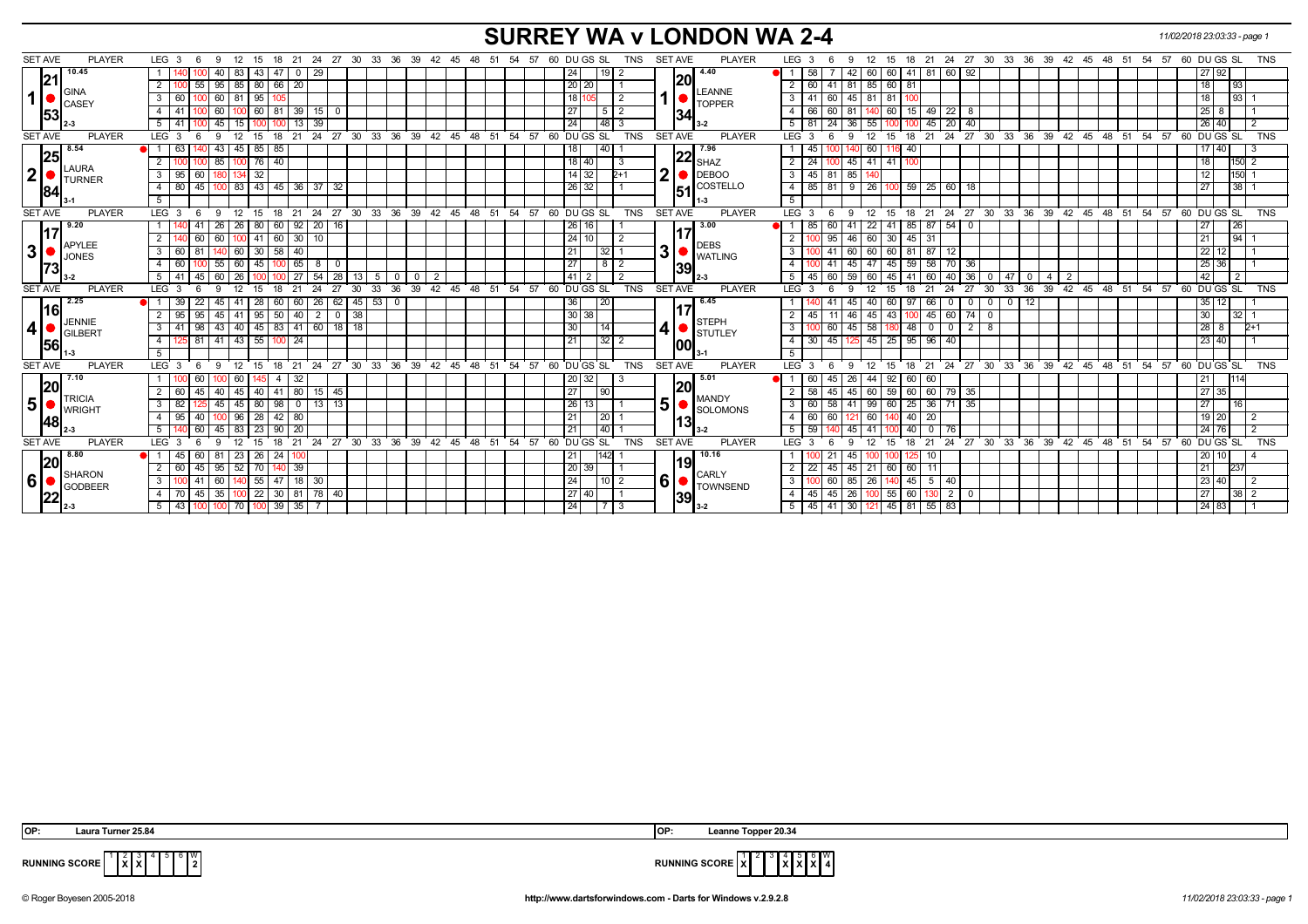# **SURREY WA v LONDON WA 2-4** *11/02/2018 23:03:38 - page 2*

| <b>SURREY WA</b>     |     |       |        |            |             |            |             |            |      |     |             | <b>LONDON WA</b>      |                |        |             |                |             |            |             |            |      |     |             |
|----------------------|-----|-------|--------|------------|-------------|------------|-------------|------------|------|-----|-------------|-----------------------|----------------|--------|-------------|----------------|-------------|------------|-------------|------------|------|-----|-------------|
| <b>PLAYER</b>        | W/L | LWON, | , LOST | <b>AVE</b> | <b>TAVE</b> | <b>PTS</b> | <b>DRTS</b> | <b>TON</b> | TON+ | 180 | <b>TONS</b> | <b>IPLAYER</b>        | W/L            | LWON l | <b>LOST</b> | <b>AVE</b>     | <b>TAVE</b> | <b>PTS</b> | <b>DRTS</b> | <b>TON</b> | TON+ | 180 | <b>TONS</b> |
| <b>Gina Casey</b>    |     |       |        | 21.53      | 10.45       | 2433       | 113         |            |      |     | 10          | Leanne Topper         |                |        |             | 20.34          | 4.40        | 2319       | 114         |            |      |     |             |
| Laura Turner         |     |       |        | 25.84      | 8.54        | 1964       |             |            |      |     | $7+$        | Shaz Deboo Costello   |                |        |             | $22.5^{\circ}$ | 7.96        | 1666       |             |            |      |     |             |
| Apylee Jones         |     |       |        | 17.73      |             | 2465       |             |            |      |     |             | Debs Watling          |                |        |             | 17.39          | 3.00        | 2383       | 137         |            |      |     |             |
| Jennie Gilbert       |     |       |        | 16.56      | 2.25        | 1938       |             |            |      |     |             | Steph Stutlev         |                |        |             |                | 6.45        | 1972       | 116         |            |      |     | $5+$        |
| <b>Tricia Wright</b> |     |       |        | 20.48      |             | 2355       | .           |            |      |     |             | <b>Mandy Solomons</b> |                |        |             | 20.13          | 5.01        | 2375       | 118         |            |      |     |             |
| Sharon Godbeer       |     |       |        | 20.22      | 8.80        | 2346       |             |            |      |     |             | <b>Carly Townsend</b> |                |        |             | 19.39          | 10.16       | 2230       |             |            |      |     |             |
| <b>TOTALS</b>        |     |       |        | 19.97      |             | 13501      | 676         |            |      |     | $41 +$      | <b>TOTALS</b>         | $\overline{M}$ |        |             |                | 0.00        | 12945      | 674         |            |      |     | $32+1$      |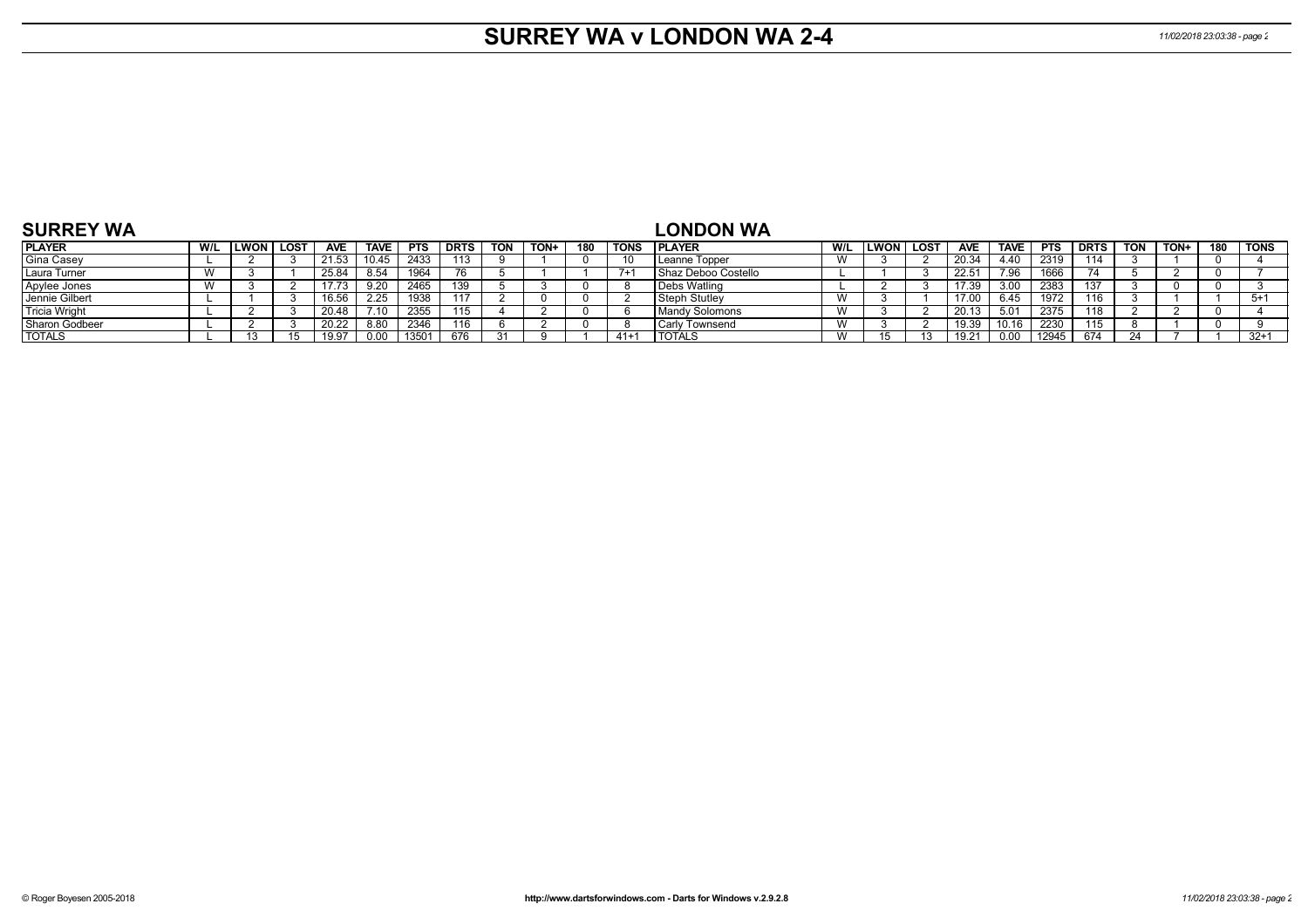# **SURREY MB v LONDON MB 5-7** *11/02/2018 23:03:09 - page 1*

| <b>SET AVE</b><br><b>PLAYER</b>                                                                       | LEG $3 \quad 6$                                                                       |              |  |  | 9 12 15 18 21 24 27 30 33 36 39 42 45 48 51 54 57 60 DUGS SL TNS SETAVE                          |                 | <b>PLAYER</b>                | LEG 3                                                                                  | - 6            | 9 12 15 18 21 24 27 30 33 36 39 42 45 48 51 54 57 60 DUGS SL   |                  |              |  |  |  |                |                | TNS            |
|-------------------------------------------------------------------------------------------------------|---------------------------------------------------------------------------------------|--------------|--|--|--------------------------------------------------------------------------------------------------|-----------------|------------------------------|----------------------------------------------------------------------------------------|----------------|----------------------------------------------------------------|------------------|--------------|--|--|--|----------------|----------------|----------------|
| 5.58<br> 24                                                                                           | 1 60 81 60 85 133 58                                                                  | $\sqrt{24}$  |  |  | 20   24                                                                                          | 26              | 13.08                        | 1 59 43 180                                                                            |                | 99 80 30 8                                                     |                  |              |  |  |  |                |                |                |
| <b>DOUGLAS</b>                                                                                        | 125 96 44 78 38 24<br>2 96                                                            |              |  |  | 19   24  <br><b>11</b>                                                                           |                 | <b>NICK</b>                  | 2   26                                                                                 | 125 180 26 100 |                                                                | 30 I             |              |  |  |  | 18             |                | $14B+1$        |
| $\vert$ 1<br><b>HARWOOD</b>                                                                           | 3 60 100 100                                                                          |              |  |  | 9 <sup>1</sup><br>$ 241 $ 2                                                                      | 1   ●           | <b>COCKS</b>                 | 3   140   100   100   161                                                              |                |                                                                |                  |              |  |  |  | 12             |                | l 4            |
| 15                                                                                                    | 4 60 60 7 50 85 100 45 78 16<br>5                                                     |              |  |  | 25   16  <br>$\overline{1}$ 1                                                                    |                 |                              | 4   97   100   41   83   122<br>5                                                      |                |                                                                | $18$ 30 $\mid$ 0 |              |  |  |  | 24             |                | $10 \mid 2$    |
| <b>SET AVE</b><br><b>PLAYER</b>                                                                       | $LEG_36$                                                                              |              |  |  | 0 12 15 18 21 24 27 30 33 36 39 42 45 48 51 54 57 60 DUGS SL<br>TNS                              | SET AVE         | <b>PLAYER</b>                | LEG 3                                                                                  |                | 6 9 12 15 18 21 24 27 30 33 36 39 42 45 48 51 54 57 60 DUGS SL |                  |              |  |  |  |                |                | <b>TNS</b>     |
| $\frac{1}{2.00}$                                                                                      | 1   100   80   70   41   60   54   36   42                                            |              |  |  | 24 <br>$118$ 1                                                                                   |                 | 7.49                         | $\overline{1}$                                                                         |                | 100 22 140 59 72 42 46 20                                      |                  |              |  |  |  | 22 20          |                |                |
| 117                                                                                                   | 2   100   45   40   30   30                                                           |              |  |  | 15<br>256 1                                                                                      |                 |                              | 2 60 61 83 125 144                                                                     |                |                                                                | 28               |              |  |  |  | $16$ 28        |                | -2             |
| DARREN<br>$ 2  \bullet  _{\text{CLARK}}^{\text{LARTE}}$                                               | 3   60   40   11   45   45   45   81                                                  |              |  |  | 21                                                                                               | 2  <sub>•</sub> | <b>MATHEW</b>                | $3$ 85 45 100 30 47                                                                    |                |                                                                | 140 54           |              |  |  |  | 20 54          |                | $\overline{2}$ |
| 58                                                                                                    | 4                                                                                     |              |  |  |                                                                                                  |                 | <b>WOOD</b>                  | $\overline{4}$                                                                         |                |                                                                |                  |              |  |  |  |                |                |                |
|                                                                                                       | 5                                                                                     |              |  |  |                                                                                                  |                 |                              | 5 <sup>1</sup>                                                                         |                |                                                                |                  |              |  |  |  |                |                |                |
| SET AVE<br><b>PLAYER</b>                                                                              | LEG 3 6 9 12 15 18 21 24 27 30 33 36 39 42 45 48 51 54 57 60 DUGS SL TNS SETAVE       |              |  |  |                                                                                                  |                 | <b>PLAYER</b>                | LEG 3 6 9 12 15 18 21 24 27 30 33 36 39 42 45 48 51 54 57 60 DUGS SL                   |                |                                                                |                  |              |  |  |  |                |                | <b>TNS</b>     |
| 15.75<br> 21                                                                                          | 1 85 100 100 45 85 11 35 40                                                           |              |  |  | 23 40 <br>$\sqrt{2}$                                                                             | 20              | 3.80                         | 1   58   46   9   97   45   58   58   94                                               |                |                                                                |                  |              |  |  |  |                |                |                |
| <b>JOHN</b>                                                                                           | 2 60 135<br>58 85 61 96                                                               | 6            |  |  | $19$ 6<br>l 1                                                                                    |                 | LEE.                         | 2 30 57 27 40 81 65<br>3   58   45   64   140   44   90   60                           |                |                                                                |                  |              |  |  |  | 18             | 201            |                |
|                                                                                                       | 3 30 85 100 38 30 58<br>4 41 46 45 140 59 43 32 79 16                                 |              |  |  | 18<br>1160 1                                                                                     | 3 •             | <b>CLIFFORD</b>              | 4 26 99 60 60 100                                                                      |                |                                                                | $140$ 12         |              |  |  |  | 21 60<br>24    |                | 4 2            |
|                                                                                                       | 5                                                                                     |              |  |  |                                                                                                  | 26              |                              | 5                                                                                      |                |                                                                |                  |              |  |  |  |                |                |                |
| SET AVE<br><b>PLAYER</b>                                                                              | LEG 3 6 9 12 15 18 21 24 27 30 33 36 39 42 45 48 51 54 57 60 DUGS SL TNS              |              |  |  |                                                                                                  | SET AVE         | <b>PLAYER</b>                | LEG 3 6 9 12 15 18 21 24 27 30 33 36 39 42 45 48 51 54 57 60 DUGS SL                   |                |                                                                |                  |              |  |  |  |                |                | TNS            |
| 14.62                                                                                                 | 1   100   81   58   81   58   85   22                                                 |              |  |  | 21 <br> 16 1                                                                                     |                 | 6.20                         | 1                                                                                      |                | 140 45 41 40 140 75 20                                         |                  |              |  |  |  | 19 20          |                |                |
|                                                                                                       | $2$ 100 45 56 60 81 93 46 0 10                                                        |              |  |  | 27 <br>$110$ 1                                                                                   | 22              | <b>TONY</b>                  | 2 32 81 81 40 84 83 81 3 14 2                                                          |                |                                                                |                  |              |  |  |  | $30 \quad 2$   |                |                |
| <b>CONNOR</b><br>$ 4  \bullet  _{\text{SCUTT}}$                                                       | $3   45   80   43   125   137   31   20$                                              |              |  |  | 21 <br> 20 2                                                                                     | $4  \bullet$    | <b>HAMIT</b>                 | 3   43   40   100   100   140                                                          |                |                                                                | 58 20            |              |  |  |  | 19 20          |                |                |
| 12                                                                                                    | $\overline{4}$                                                                        |              |  |  |                                                                                                  |                 |                              | $-4$                                                                                   |                |                                                                |                  |              |  |  |  |                |                |                |
|                                                                                                       | 5 <sub>1</sub>                                                                        |              |  |  |                                                                                                  |                 |                              | 5 <sup>1</sup>                                                                         |                |                                                                |                  |              |  |  |  |                |                |                |
| SET AVE<br><b>PLAYER</b><br>12.76                                                                     | $LEG_36$<br>1   100   60   85   65   83   80   0   0                                  |              |  |  | 9 12 15 18 21 24 27 30 33 36 39 42 45 48 51 54 57 60 DUGS SL<br>TNS<br>$\vert 28 \vert 1$<br> 24 | SET AVE         | <b>PLAYER</b><br>5.80        | $LEG_3$<br>1   59   41   43   43   61   27   100   42   85                             |                | 6 9 12 15 18 21 24 27 30 33 36 39 42 45 48 51 54 57 60 DUGS SL |                  |              |  |  |  | 27 85          |                | <b>TNS</b>     |
| 25                                                                                                    | $2 \mid 16 \mid$<br>100 135 64 70                                                     | 16           |  |  | $19$   16  <br>$\vert 3 \vert$                                                                   | <b>20</b>       |                              | 2   45   60   55   55   60   59                                                        |                |                                                                |                  |              |  |  |  | 18             |                |                |
| IAN<br>$\vert 5 \vert \bullet \vert_\text{CHALKLEY}^\text{\tiny HAN}$                                 | 99 100 60 36 55 22 4<br>3                                                             |              |  |  | 24<br> 4 2                                                                                       | 5 •             | <b>RICHARD</b>               | 3   24   100   41   100   81   85   50   10   10                                       |                |                                                                |                  |              |  |  |  | 26   10        |                |                |
|                                                                                                       | 9 81<br>100 140 40                                                                    |              |  |  | 13   40  <br>$\vert$ 3                                                                           |                 | <b>RYAN</b>                  | 4 82 60 25 45                                                                          |                |                                                                |                  |              |  |  |  |                |                |                |
|                                                                                                       | $5 \mid 14$<br>0 95 42 100 74                                                         |              |  |  | 15<br> 50 2                                                                                      | 29              |                              | 5   140   140   45   43   36   97                                                      |                |                                                                |                  |              |  |  |  | 18 97          |                |                |
| <b>SET AVE</b><br><b>PLAYER</b>                                                                       | LEG <sub>3</sub><br>6                                                                 |              |  |  | 9 12 15 18 21 24 27 30 33 36 39 42 45 48 51 54 57 60 DUGS SL TNS                                 | <b>SET AVE</b>  | <b>PLAYER</b>                | LEG 3                                                                                  |                | 6 9 12 15 18 21 24 27 30 33 36 39 42 45 48 51 54 57 60 DUGS SL |                  |              |  |  |  |                |                | TNS            |
| 15.01                                                                                                 |                                                                                       |              |  |  |                                                                                                  |                 | 7.15                         | 1 60 43 60 100 78 40 100 20                                                            |                |                                                                |                  |              |  |  |  | 22 20          |                |                |
|                                                                                                       | 1 43 81 60 50 83 44 85 45                                                             |              |  |  | 10 <br>-24                                                                                       |                 |                              |                                                                                        |                |                                                                |                  |              |  |  |  |                |                |                |
| 22 <br>BYRON                                                                                          | 2 100 60 121 85 50 37 32                                                              |              |  |  | 21 <br> 16 2                                                                                     | 23              | WILL                         | 2   95   38   135   60   9   96   48   20                                              |                |                                                                |                  |              |  |  |  | 22 20          |                |                |
|                                                                                                       | 140 140 60 60 77 24<br>$\mathbf{3}$                                                   |              |  |  | 18   24     2                                                                                    | $6  \bullet  $  | <b>BLACKWELL</b>             | 3   100                                                                                | 60 100 60 59   |                                                                |                  |              |  |  |  | 15             |                | 122 2          |
| <b>1811</b>                                                                                           | 4 60 95 30 45 60 81                                                                   |              |  |  | 18<br>11301                                                                                      | 82              |                              | 4                                                                                      | 41 57 97 86    |                                                                | $30$   10        |              |  |  |  | 20 10          |                |                |
| SET AVE<br><b>PLAYER</b>                                                                              | LEG 3 6 9 12 15 18 21 24 27 30 33 36 39 42 45 48 51 54 57 60 DUGS SL                  |              |  |  | TNS                                                                                              | <b>SET AVE</b>  | <b>PLAYER</b>                | 5 <sup>1</sup><br>LEG 3 6 9 12 15 18 21 24 27 30 33 36 39 42 45 48 51 54 57 60 DUGS SL |                |                                                                |                  |              |  |  |  |                |                | TNS            |
| $\blacksquare$ 4.40                                                                                   | 1   100   59   45   59   45                                                           |              |  |  | $1193$ 1<br> 15                                                                                  |                 | 18.57                        | 1   45   180   40   41   137   58                                                      |                |                                                                |                  |              |  |  |  |                |                |                |
| 21                                                                                                    | 2   100   60   93   60   58   90   40                                                 |              |  |  | 21   40                                                                                          |                 |                              | 2 60 55 26 100 55 60                                                                   |                |                                                                |                  |              |  |  |  | 18             |                |                |
| <b>I</b> TYLER<br>$\mathbf{7}$                                                                        | 3 100 46 45 140 46 56 35 33                                                           |              |  |  | $\sqrt{24}$ 33<br>$\sqrt{2}$                                                                     |                 | <b>MATT</b><br><b>WINZAR</b> | 3   45   28   81   100   95   45   50   37                                             |                |                                                                |                  |              |  |  |  | 24             | 20             |                |
| $\bigcap_{\mathsf{RADLETT}}$                                                                          | 4 50 85 85 55 77 39 70 40                                                             |              |  |  | $24$ 40                                                                                          |                 |                              | $-4$                                                                                   |                | 60   140   100   49   12   35                                  |                  |              |  |  |  | 21             | 5 <sub>1</sub> | -3             |
| 56                                                                                                    | 5                                                                                     |              |  |  |                                                                                                  |                 |                              | 5 <sup>7</sup>                                                                         |                |                                                                |                  |              |  |  |  |                |                |                |
| <b>SET AVE</b><br><b>PLAYER</b>                                                                       | LEG 3 6 9 12 15 18 21 24 27 30 33 36 39 42 45 48 51 54 57 60 DUGS SL                  |              |  |  |                                                                                                  | TNS SET AVE     | <b>PLAYER</b>                | LEG 3 6 9 12 15 18 21 24 27 30 33 36 39 42 45 48 51 54 57 60 DUGS SL                   |                |                                                                |                  |              |  |  |  |                |                | <b>TNS</b>     |
| $\sqrt{9.79}$<br> 20                                                                                  | 1   60   30   45   45   100   44   83   78   16<br>45 41 100 60<br>$\overline{2}$     | $\mathbf{0}$ |  |  | 26 16 <br>$\overline{11}$<br>21                                                                  | <b>20</b>       | 4.40                         | 1   57   100   40   100   46   24   88   14                                            |                |                                                                |                  |              |  |  |  | 24             | $32 \mid 2$    |                |
| PAUL                                                                                                  | 100 59 60 59 37 100<br>$\mathbf{3}$                                                   | 49   21      |  |  | 16 3<br> 16 2<br> 24                                                                             |                 | JASON                        | 2 59 45 42 60 97 44 58 96<br>$3 \mid 140$                                              |                | 100 60 57 60 43 25 16                                          |                  |              |  |  |  | 23 96<br>22 16 |                |                |
|                                                                                                       | $100 \mid 100 \mid 90 \mid 31 \mid 30 \mid 0 \mid 0$<br>$\overline{4}$                |              |  |  | 27<br>  4   3                                                                                    | $8  \bullet$    | <b>GALLAGHER</b>             | 4   95   60   85   85   60   60   38   0                                               |                |                                                                |                  | <b>10118</b> |  |  |  | 29 18          |                |                |
| 08                                                                                                    | 5                                                                                     |              |  |  |                                                                                                  |                 |                              | 5                                                                                      |                |                                                                |                  |              |  |  |  |                |                |                |
| SET AVE<br><b>PLAYER</b>                                                                              | LEG 3 6 9 12 15 18 21 24 27 30 33 36 39 42 45 48 51 54 57 60 DUGS SL TNS SETAVE       |              |  |  |                                                                                                  |                 | <b>PLAYER</b>                | LEG 3 6 9 12 15 18 21 24 27 30 33 36 39 42 45 48 51 54 57 60 DUGS SL                   |                |                                                                |                  |              |  |  |  |                |                | TNS            |
|                                                                                                       | 137 100 60 28 86<br>1 30                                                              |              |  |  | 18                                                                                               |                 |                              | I 1 I                                                                                  | 58 127         | 60 100 36 20                                                   |                  |              |  |  |  | 19 20          |                |                |
| $ 8  \bullet  _{\text{TUDOR}}$<br>$25$ <sup>14.16</sup><br><b>AARON</b>                               | 2 41 95 100 140 43 57 0 25                                                            |              |  |  | 23   25  <br>$\vert$ 2                                                                           | 23              | <b>MICHAEL</b>               | 2   46                                                                                 | 100 100 41 58  |                                                                | 100   17         |              |  |  |  | 21             |                |                |
|                                                                                                       | $140$ 100 45 85 38<br>$\mathbf{3}$                                                    |              |  |  | 15                                                                                               | 9∣●             | <b>POWER</b>                 | $3 \mid 83$                                                                            |                | 100 140 60 58 60                                               |                  |              |  |  |  | 18 60          |                |                |
| $\left. \bullet \right\vert$ $\bullet$ $\left\vert \bullet \right\vert_{\text{TURNER}}$<br> 57<br>3-2 | 4 55 60 140 80 134 24 8                                                               |              |  |  | $19$ 8<br>$\overline{2}$                                                                         |                 |                              | 4 58 24 45 45 93                                                                       |                |                                                                |                  |              |  |  |  | 18             |                |                |
| SET AVE<br><b>PLAYER</b>                                                                              | 5 100 100<br>LEG 3 6 9 12 15 18 21 24 27 30 33 36 39 42 45 48 51 54 57 60 DUGS SL TNS | $56$   20    |  |  | $17$   20 <br>l 4                                                                                | <b>SET AVE</b>  | <b>PLAYER</b>                | $5 \ 60 \ 99 \ 60 \ 84 \ 58 \ 40$<br>LEG <sup>3</sup>                                  | 6              | 9 12 15 18 21 24 27 30 33 36 39 42 45 48 51 54 57 60 DUGSSL    |                  |              |  |  |  | 18             |                | <b>TNS</b>     |
|                                                                                                       | 1   125 60   60   140   58   58                                                       |              |  |  | 17   58  <br>$\frac{12}{2}$                                                                      |                 | 6.60                         | 1   80   40   35   45   41                                                             |                |                                                                |                  |              |  |  |  | 15             | 260            |                |
|                                                                                                       | 2 60 59 60 60 58 134                                                                  | 54           |  |  | $\overline{116}$   1<br> 21                                                                      |                 |                              | 2 92                                                                                   |                | 76 24 140 61 60 32 16                                          |                  |              |  |  |  | 24 16          |                |                |
| <b>DARYL</b>                                                                                          | 3   85   99   59   60   98   39   41                                                  |              |  |  | 21 <br>  20                                                                                      | 10 ●            | <b>MATTY</b><br><b>FINCH</b> | 3   28   36   81   100   58   100   98                                                 |                |                                                                |                  |              |  |  |  | 21 98          |                |                |
| $10$ $\bullet$ $\mathsf{R}\text{-}$                                                                   | 4 80 100 85 60                                                                        |              |  |  | l 12 l<br>$1176$ 1                                                                               |                 |                              | 4   99   66   180   140   16                                                           |                |                                                                |                  |              |  |  |  | 13 16          |                |                |



| RUNNING SCORE $\begin{bmatrix} 1 & 2 & 3 & 4 & 5 & 6 & 7 & 8 & 9 & 10 & 0 \ & & & & & & & & \end{bmatrix}$ |  |  |  |  |  |  |  |  |  |  |  |  |
|------------------------------------------------------------------------------------------------------------|--|--|--|--|--|--|--|--|--|--|--|--|
|------------------------------------------------------------------------------------------------------------|--|--|--|--|--|--|--|--|--|--|--|--|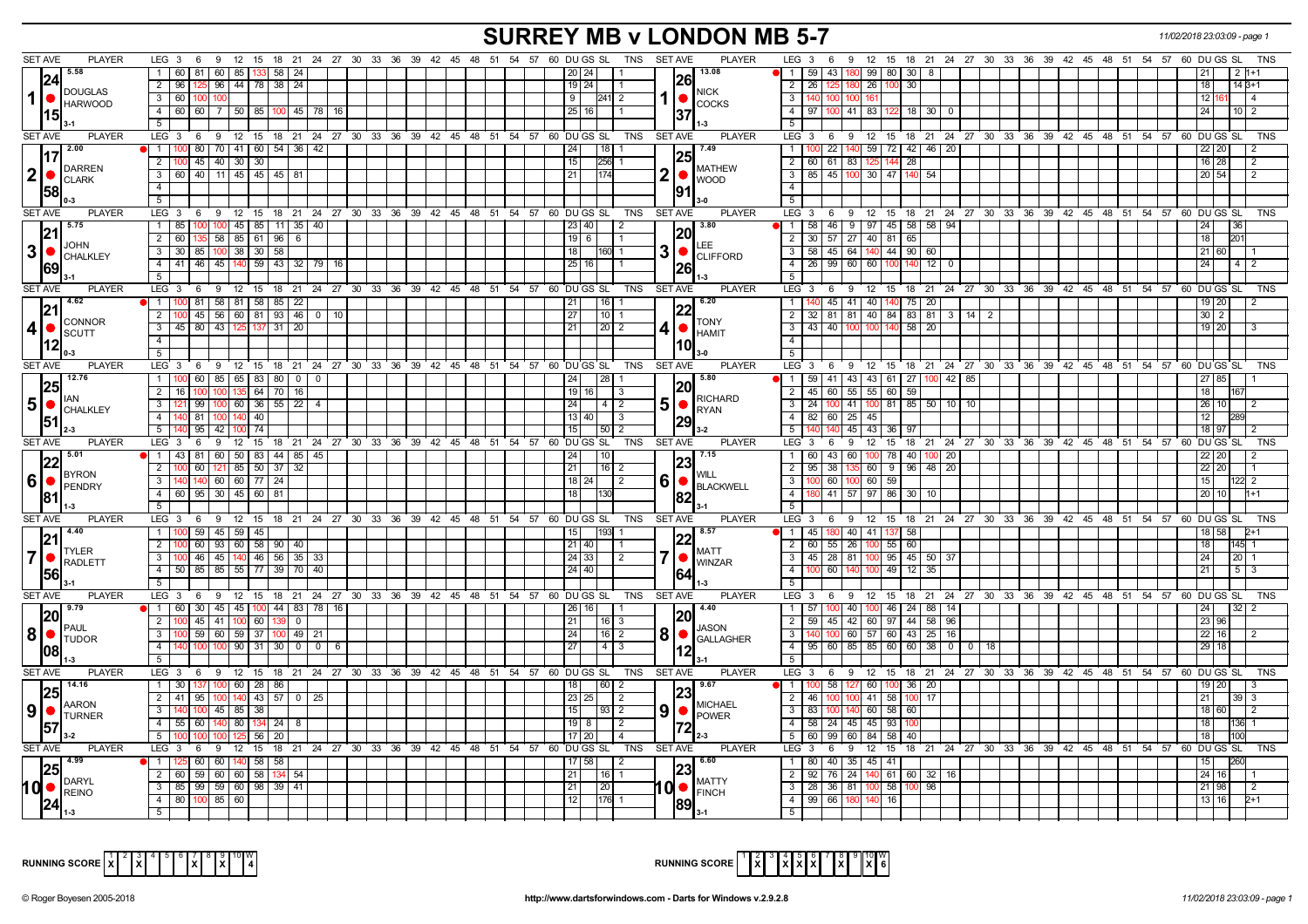# **SURREY MB v LONDON MB 5-7** *11/02/2018 23:03:23 - page 2*

|    | SET AVE        | <b>PLAYER</b>  |           | LEG <sub>3</sub> |    | - 9     | - 12 | - 15                           |                   |    |       |                 |  |  |  |                               |  |  |  |    |           | 18  21  24  27  30  33  36  39  42  45  48  51  54  57  60  DU GS  SL | TNS        | SET AVE |                |                                          | <b>PLAYER</b> | LEG 3      |       | - 6 |                 |     |        |             |            |      |                    |      |       |    | 12 15 18 21 24 27 30 33 36 39 42 45 48 51 54 57 |    |    |      |      | 60 DU GS SL |          |              |                 | <b>TNS</b> |  |
|----|----------------|----------------|-----------|------------------|----|---------|------|--------------------------------|-------------------|----|-------|-----------------|--|--|--|-------------------------------|--|--|--|----|-----------|-----------------------------------------------------------------------|------------|---------|----------------|------------------------------------------|---------------|------------|-------|-----|-----------------|-----|--------|-------------|------------|------|--------------------|------|-------|----|-------------------------------------------------|----|----|------|------|-------------|----------|--------------|-----------------|------------|--|
|    |                |                |           |                  | 24 |         |      | 59                             |                   |    |       |                 |  |  |  |                               |  |  |  |    |           |                                                                       |            |         |                | I 9.80                                   |               |            |       |     |                 |     | 68 I   |             | ാഠ         |      |                    |      |       |    |                                                 |    |    |      |      |             |          |              |                 |            |  |
|    |                | <b>IMAT</b>    |           |                  |    |         |      | 28                             |                   |    |       | $\overline{28}$ |  |  |  |                               |  |  |  | 24 |           |                                                                       |            |         |                | <b>SHANE</b>                             |               |            |       |     |                 |     |        |             | OU         | 90 I |                    |      |       |    |                                                 |    |    |      |      |             |          | <b>23 ZU</b> |                 |            |  |
| 11 |                | <b>CARTER</b>  |           |                  |    | 60 I    |      | $\overline{58}$ $\overline{1}$ | 82                | 38 |       | 20              |  |  |  |                               |  |  |  |    | 22 20     |                                                                       |            |         |                | <b>WILSON</b>                            |               |            |       |     | - 55            |     | ◡      |             |            | 59   |                    |      |       |    |                                                 |    |    |      |      |             |          |              |                 |            |  |
|    |                |                |           |                  |    |         |      | 26                             | 60   74   20   20 |    |       |                 |  |  |  |                               |  |  |  |    | $26$   20 |                                                                       |            |         |                | $\begin{bmatrix} 73 \end{bmatrix}_{3-2}$ |               |            |       |     | 85              |     |        |             |            |      |                    |      |       |    |                                                 |    |    |      |      |             |          |              |                 |            |  |
|    |                |                |           |                  |    |         | 60   |                                | $43$ 59 87        |    | 19    |                 |  |  |  |                               |  |  |  | 24 |           |                                                                       |            |         |                |                                          |               |            | -60 I |     | $\overline{60}$ |     | 45 100 | $\sqrt{78}$ |            | 38 I | $\frac{1}{20}$     |      |       |    |                                                 |    |    |      |      |             |          | 25 20        |                 |            |  |
|    | <b>SET AVE</b> | <b>PLAYER</b>  |           | LEG <sup>3</sup> |    |         |      | 15                             | $18$ 21 24 27     |    |       |                 |  |  |  | 30 33 36 39 42 45 48 51 54 57 |  |  |  |    |           | 60 DU GS SL                                                           | <b>TNS</b> |         | <b>SET AVE</b> |                                          | <b>PLAYER</b> | <b>LEG</b> |       |     |                 | 12  |        |             | $15$ 18 21 |      | $24 \overline{27}$ | ີ 30 | 33 36 | 39 | $42 \quad 45$                                   | 48 | 51 | - 54 | - 57 |             | DU GS SI |              |                 | <b>TNS</b> |  |
|    | 24             | <b>1</b> 11.30 | $\bullet$ |                  |    | - 60 11 |      | $\vert 85 \vert$               | I 95 I            | 18 |       |                 |  |  |  |                               |  |  |  |    |           |                                                                       |            |         |                | $ 26 ^{11.60}$                           |               |            | 96 I  |     | JI 57 I         |     | 64     |             |            |      |                    |      |       |    |                                                 |    |    |      |      |             |          |              | 12 <sub>1</sub> |            |  |
|    |                |                |           |                  | 38 | 60 I    |      |                                | 38                |    |       |                 |  |  |  |                               |  |  |  |    |           |                                                                       |            |         |                |                                          |               |            |       |     |                 |     | 59     | $\vert$ 34  |            |      |                    |      |       |    |                                                 |    |    |      |      |             |          | 1914         |                 |            |  |
| 12 |                | BEAGLE         |           |                  |    |         |      | 60                             | -56               |    |       |                 |  |  |  |                               |  |  |  |    |           |                                                                       |            |         | ◢              | <b>CHEESEMAN</b>                         |               |            |       |     |                 | 95l |        |             |            |      |                    |      |       |    |                                                 |    |    |      |      |             |          |              |                 |            |  |
|    |                |                |           |                  | 81 |         |      |                                |                   |    |       |                 |  |  |  |                               |  |  |  |    |           |                                                                       |            |         |                |                                          |               |            | 32    |     | 59              |     |        |             |            | ററ   |                    |      |       |    |                                                 |    |    |      |      |             |          |              |                 |            |  |
|    |                |                |           |                  | 60 |         |      | 28                             |                   |    | 66 32 |                 |  |  |  |                               |  |  |  |    | 23        | 32                                                                    |            |         |                |                                          |               |            | 83    |     | $\overline{81}$ |     |        |             | 59         | 40 I |                    |      |       |    |                                                 |    |    |      |      |             |          |              | 20 <sub>1</sub> |            |  |

| Aaron Turner 25.57   | Mathew Wood 25.91                                                                                 |
|----------------------|---------------------------------------------------------------------------------------------------|
| IOP:                 | .OP                                                                                               |
| "0"11"12"W           | $\frac{9}{2}$ $\frac{10}{2}$ $\frac{11}{2}$ $\frac{12}{7}$                                        |
| <b>RUNNING SCORL</b> | $\frac{1}{2}$ $\frac{2}{3}$ $\frac{3}{2}$ $\frac{4}{2}$ $\frac{5}{2}$ $\frac{6}{2}$ $\frac{7}{2}$ |
| .                    | .                                                                                                 |
| <b>IAI51</b>         | <b>RUNNING SCORE</b>                                                                              |
| .                    | l x I                                                                                             |
| וגיו                 |                                                                                                   |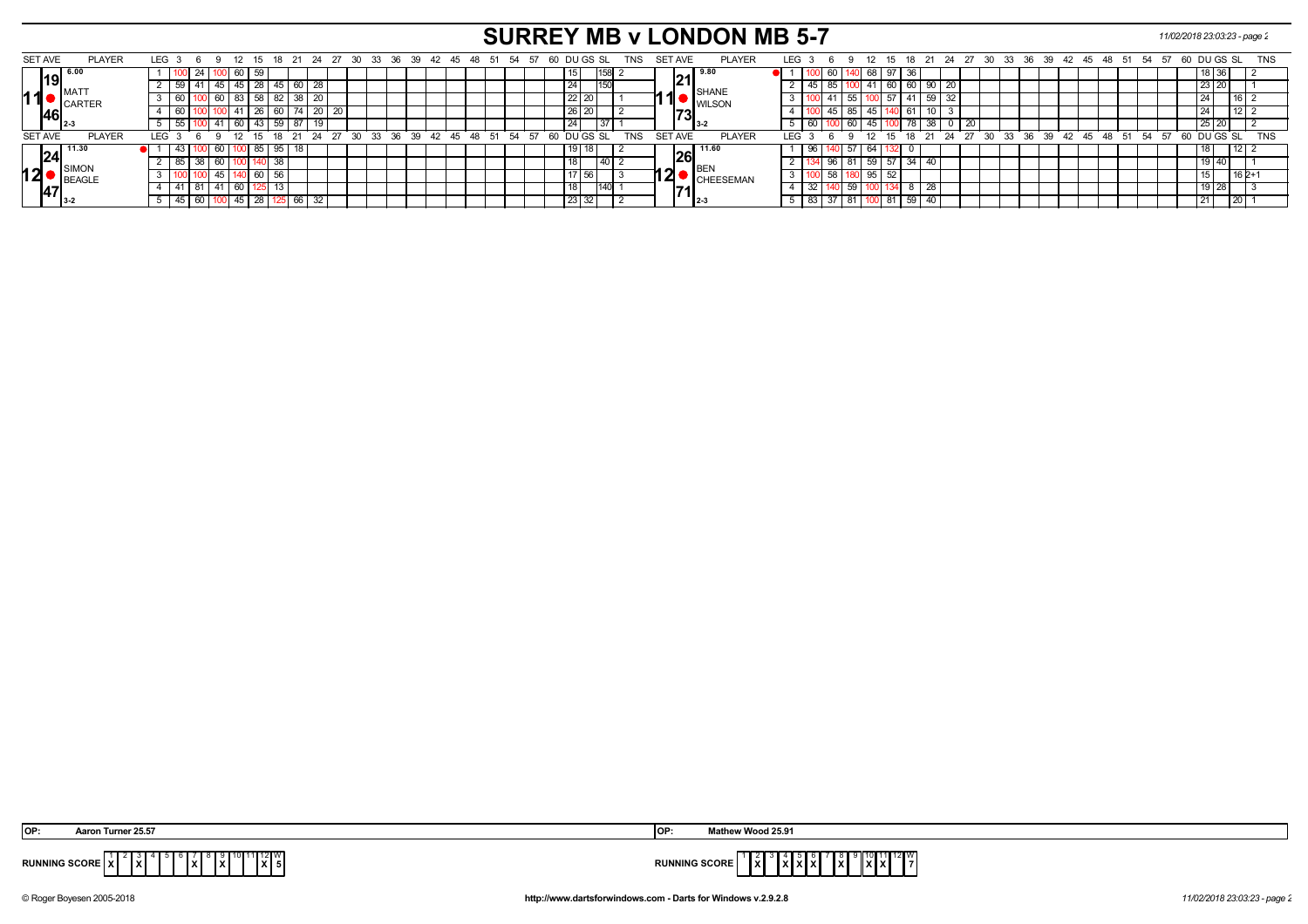# **SURREY MB v LONDON MB 5-7** *11/02/2018 23:03:26 - page 3*

| <b>SURREY MB</b>     |              |      |      |            |             |            |             |            |      |     |      | <b>LONDON MB</b>     |     |                     |            |                 |            |             |            |      |              |        |
|----------------------|--------------|------|------|------------|-------------|------------|-------------|------------|------|-----|------|----------------------|-----|---------------------|------------|-----------------|------------|-------------|------------|------|--------------|--------|
| <b>PLAYER</b>        | W/L          | LWON | LOST | <b>AVE</b> | <b>TAVE</b> | <b>PTS</b> | <b>DRTS</b> | <b>TON</b> | TON+ | 180 | TONS | <b>IPLAYER</b>       | W/L | <b>ILWON   LOST</b> | <b>AVE</b> | <b>TAVE</b>     | <b>PTS</b> | <b>DRTS</b> | <b>TON</b> | TON+ | 180          | l TONS |
| Douglas Harwood      | $\mathbf{M}$ |      |      | 24.15      | 5.58        | 1763       |             |            |      |     |      | Nick Cocks           |     |                     | 26.37      | 13.08           | 1978       |             |            |      |              | $10+2$ |
| Darren Clark         |              |      |      | 17.58      | 2.00        | 1055       | 60          |            |      |     |      | <b>Mathew Wood</b>   | W   |                     | 25.91      | 7.49            | 1503       | 58          |            |      | <sup>0</sup> |        |
| John Chalkley        | W            |      |      | 21.69      | 5.75        | 1844       | 85          |            |      |     |      | Lee Clifford         |     |                     | 20.26      | 3.80            | 1763       | 87          |            |      | 0            |        |
| <b>Connor Scutt</b>  |              |      |      |            | 4.62        | 1457       | 69          |            |      |     |      | <b>Tony Hamit</b>    | W   |                     | 22.10      | 6.20            | 1503       | 68          |            |      | 0            |        |
| lan Chalkley         |              |      |      | 25.51      | 12.76       | 2423       | 95          |            |      |     |      | Richard Ryan         | W   |                     | 20.29      | 5.80            | 2049       | 101         |            |      | - ( )        |        |
| <b>Byron Pendry</b>  |              |      |      | 22.81      | 5.01        | 1848       | -81         |            |      |     |      | Will Blackwell       | W   |                     | 23.82      | $^{\prime}$ .15 | 1882       | 79          |            |      |              | $6+1$  |
| <b>Tyler Radlett</b> | W            |      |      | 21.56      | 4.40        | 1811       | 84          |            |      |     |      | Matt Winzar          |     |                     | 22.64      | 8.57            | 1834       | 81          |            |      |              | $7+1$  |
| Paul Tudor           |              |      |      | 20.08      | 9.79        | 1968       | 98          |            |      |     |      | Jason Gallagher      | W   |                     | 20.12      | 4.40            | 1972       | 98          |            |      | $\Omega$     |        |
| Aaron Turner         | W            |      |      | 25.57      | 14.16       | 2352       | 92          |            |      |     | 12   | <b>Michael Power</b> |     |                     | 23.72      | 9.67            | 2230       | 94          |            |      | $\Omega$     |        |
| Daryl Reino          |              |      |      | 25.24      | 4.99        | 1792       |             |            |      |     |      | <b>Matty Finch</b>   | W   |                     | 23.89      | 6.60            | 1744       |             |            |      |              | $5+1$  |
| <b>Matt Carter</b>   |              |      |      | 19.46      | 6.00        | 2160       |             |            |      |     |      | Shane Wilson         | W   |                     | 21.73      | 9.80            | 2477       | 114         |            |      | $\Omega$     |        |
| Simon Beagle         | W            |      |      | 24.47      | 11.30       | 2325       | 95          |            |      |     | -10  | Ben Cheeseman        |     |                     | 26.71      | 1.60            | 2457       | 92          |            |      |              | $9+1$  |
| <b>TOTALS</b>        |              | 22   |      | 22.48      | 0.00        | 22798      | 1014        | 62         |      |     |      | <b>TOTALS</b>        | W   | 28                  | 22.93      | 0.00            | 23392      | 1020        |            | 21   |              | 78+6   |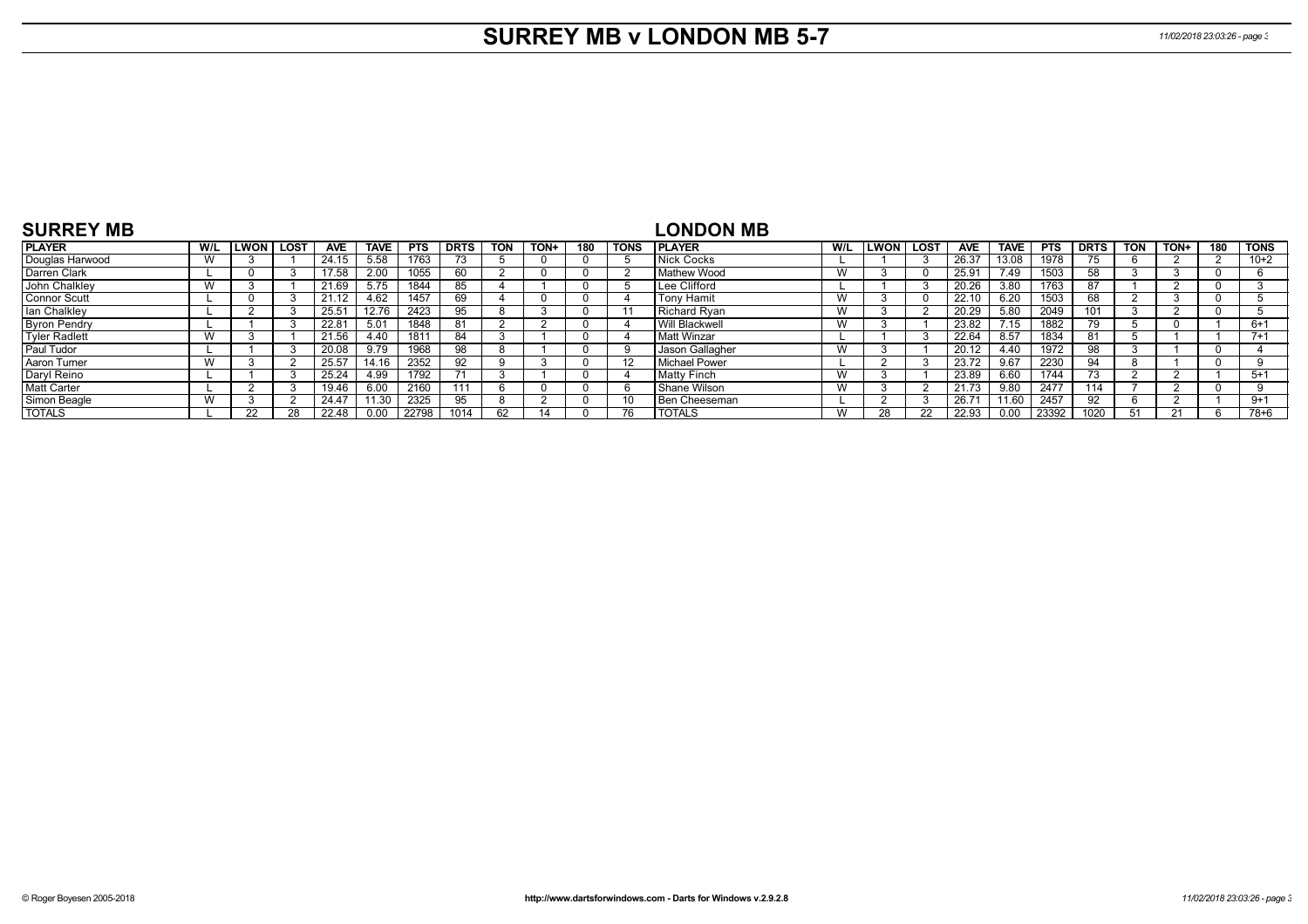## **SURREY WB v LONDON WB 2-4** *11/02/2018 23:02:54 - page 1*

| <b>SET AVE</b>              | <b>PLAYER</b>         | LEG <sub>3</sub>           | -9                       | 15            | 21<br>18                       | -24                                                                   | 27 30              | 33 36          | - 39     | 42 45         |                        | 48 51 | - 54            | 57 60 DU GS SL                                 | <b>TNS</b> | <b>SET AVE</b> | <b>PLAYER</b>                                                      | LEG <sub>3</sub>          |                            | 12          | 15<br>18    |                   | 21  24  27  30  33  36  39  42  45                   |               |                          |                 |                   | - 48 | - 51       | - 54<br>57 | 60 DU GS SL        |         | TNS        |
|-----------------------------|-----------------------|----------------------------|--------------------------|---------------|--------------------------------|-----------------------------------------------------------------------|--------------------|----------------|----------|---------------|------------------------|-------|-----------------|------------------------------------------------|------------|----------------|--------------------------------------------------------------------|---------------------------|----------------------------|-------------|-------------|-------------------|------------------------------------------------------|---------------|--------------------------|-----------------|-------------------|------|------------|------------|--------------------|---------|------------|
|                             | 15.90                 |                            |                          | 50            |                                | 35<br>32                                                              |                    |                |          |               |                        |       |                 | 24<br>32                                       |            |                | 6.41                                                               |                           | 27                         | 60          | 60          | 85<br>88 6        |                                                      |               |                          |                 |                   |      |            |            |                    | 1141    |            |
|                             | 117                   | 2 2 2 6                    | 50<br>55                 | 45<br>l 87    | 70                             | 22<br>30                                                              |                    |                |          |               |                        |       |                 | 24<br>116                                      |            |                | 1191                                                               | 2                         | 60                         |             | 60<br>78    | $68$   24         |                                                      |               |                          |                 |                   |      |            |            | 23 24              |         |            |
| SARAH<br>1<br><b>EMSLEY</b> | 3<br>95               | 24                         | 61<br>83                 |               | 70                             | 29                                                                    |                    |                |          |               |                        |       | $\overline{27}$ | 16                                             |            | <b>TAMMY</b>   | 3<br>45                                                            | 60                        |                            | 40          | 45          | 19<br>$\mathbf 0$ | 32                                                   |               |                          |                 |                   |      |            | 29 I       | 32 <sub>1</sub>    |         |            |
|                             | 61                    | 4<br>-26                   | 45<br>45   45            | 85            | 36                             | 54                                                                    | $30 \quad 6$       | 4              |          |               |                        |       |                 | 31                                             |            |                | $1$ $\bullet$ $\overline{\phantom{a}}$ MACKENZIE                   | $\overline{4}$            | 41                         | -41         | 60<br>41    | 43   41           |                                                      | 35            |                          |                 |                   |      |            |            | 30                 | l 16 I  |            |
|                             |                       | 5   26                     | 60                       | 45            | 60   41                        |                                                                       |                    |                |          |               |                        |       |                 | 21<br>137                                      |            |                | 119                                                                | 5<br>60                   | 45<br>l 41                 | -81         | 60<br>58    |                   | l 36                                                 |               |                          |                 |                   |      |            |            | 23 36              |         |            |
| <b>SET AVE</b>              | <b>PLAYER</b>         | LEG <sup>3</sup>           | $\mathbf{q}$             | 12<br>15      | 21<br>18                       | 24                                                                    | 27 30              | $33 \t36 \t39$ |          |               | $42 \quad 45 \quad 48$ | 51    | 54 57           | 60 DU GS SL                                    | <b>TNS</b> | <b>SET AVE</b> | <b>PLAYER</b>                                                      | <b>LEG</b><br>-3          | <b>q</b>                   | 12          | 18<br>15    |                   | $21 \quad 24 \quad 27 \quad 30 \quad 33 \quad 36$    |               |                          | 39 42           | 45                |      | $48 \t 51$ | 54<br>57   | 60 DU GS SL        |         | TNS        |
|                             | 4.14                  |                            | 20<br>66                 | 35            | $37 \mid 24 \mid$              | 8                                                                     |                    |                |          |               |                        |       |                 | 23 <br>8                                       |            |                | 1.00                                                               | 43                        | 60<br>52                   | 26 45       | 21          | -5                |                                                      |               |                          |                 |                   |      |            |            |                    | 249     |            |
|                             | 18                    | 2   93                     | 41                       | 98 57 83 26   |                                |                                                                       |                    |                |          |               |                        |       |                 | 21                                             |            |                | 13                                                                 | $26$ 43<br>$\overline{2}$ | 35                         |             | 68 65 65 21 |                   |                                                      |               |                          |                 |                   |      |            |            |                    | 178     |            |
| 2                           | <b>LAURA</b>          | $3 \mid 35$                | 45                       |               |                                | 43   26   45   58   85   26   40   43   15   40                       |                    |                |          |               |                        |       |                 | 36 40                                          |            | 2 <sub>l</sub> | $\bigcirc$ JANE<br>BIGGS                                           | 3<br>$41$ 85              |                            | $100$ 24 80 |             | - 7 I             | 26 11 49 14 24                                       |               |                          |                 |                   |      |            |            | $\overline{33}$    | $140$ 1 |            |
|                             | HEWITT                | $\overline{4}$             |                          |               |                                |                                                                       |                    |                |          |               |                        |       |                 |                                                |            |                |                                                                    | $\overline{4}$            |                            |             |             |                   |                                                      |               |                          |                 |                   |      |            |            |                    |         |            |
|                             | 79                    | 5 <sup>5</sup>             |                          |               |                                |                                                                       |                    |                |          |               |                        |       |                 |                                                |            | 81             |                                                                    | 5                         |                            |             |             |                   |                                                      |               |                          |                 |                   |      |            |            |                    |         |            |
|                             |                       |                            |                          |               |                                |                                                                       |                    |                |          |               |                        |       |                 |                                                |            | <b>SET AVE</b> | <b>PLAYER</b>                                                      |                           |                            |             |             |                   |                                                      |               |                          |                 |                   |      |            |            |                    |         |            |
| <b>SET AVE</b>              | <b>PLAYER</b><br>4.25 | LEG <sub>3</sub>           | 9<br>6                   | 12<br>15      | - 21<br>18                     |                                                                       |                    |                |          |               |                        |       |                 | 24 27 30 33 36 39 42 45 48 51 54 57 60 DUGS SL | <b>TNS</b> |                | 4.75                                                               | LEG <sub>3</sub>          | 9<br>-6                    | 12          | 15          |                   | 18 21 24 27 30 33 36 39 42 45 48 51 54 57 60 DUGS SL |               |                          |                 |                   |      |            |            |                    |         | <b>TNS</b> |
|                             | l16l                  | 155                        | 43<br>55   100           | 33            | 36                             |                                                                       |                    |                |          |               |                        |       |                 | 179<br>18                                      |            |                | 18                                                                 | 11<br>-34                 | 81<br>45                   | 95 100      |             | -32               |                                                      |               |                          |                 |                   |      |            |            | 20 32              |         |            |
|                             | <b>KIRSTY</b>         | 2 3 3 0                    | $22 \mid$<br>41   45     | 70            | 60                             | $125$ 58 42 4                                                         |                    | 4              |          |               |                        |       |                 | 31 <br>4                                       |            |                | <b>DEE</b>                                                         | $\overline{2}$<br>41      | l 81<br>41                 | 26 76       |             |                   | 60 81 55 26                                          | - 0           |                          |                 |                   |      |            |            | 30                 | 14      |            |
| 3                           | <b>HOWITT</b>         | $3 \mid 52$                | $95 \mid 52 \mid$<br>100 | 55            | $51 \mid 13 \mid$              | 51                                                                    |                    |                |          |               |                        |       |                 | 24<br> 32                                      |            | 3 <sup>1</sup> | <b>BELCHER</b>                                                     | 3<br>26                   | 60<br>60                   | 83 26       |             | 22                | 25<br>$9 \mid 59 \mid$                               |               |                          |                 |                   |      |            |            | 26 25              |         |            |
|                             | 86                    | 4 4 4 4 5                  | 85<br>45 100             | 40            | $95 \mid 36$                   |                                                                       | $29$ 14 6          | $\mathbf 0$    |          |               |                        |       |                 | 33                                             | $6 \mid 1$ | 60             |                                                                    | $\overline{4}$<br>60      | 85<br>22                   | 121 99      |             | 72                | 5<br>$33$ 0                                          | $2$   2       |                          |                 |                   |      |            |            | $31 \mid 2$        |         |            |
|                             |                       | 5                          |                          |               |                                |                                                                       |                    |                |          |               |                        |       |                 |                                                |            |                |                                                                    | 5                         |                            |             |             |                   |                                                      |               |                          |                 |                   |      |            |            |                    |         |            |
| <b>SET AVE</b>              | <b>PLAYER</b>         | LEG <sub>3</sub>           | -9<br>-6                 | 12            | $^{\circ}$ 21<br>$15 \quad 18$ |                                                                       |                    |                |          |               |                        |       |                 | 24 27 30 33 36 39 42 45 48 51 54 57 60 DUGS SL | <b>TNS</b> | <b>SET AVE</b> | <b>PLAYER</b>                                                      | LEG <sup>3</sup>          | 9<br>-6                    | 12 15       |             |                   | 18 21 24 27 30 33 36 39 42 45 48 51 54 57 60 DUGS SL |               |                          |                 |                   |      |            |            |                    |         | <b>TNS</b> |
|                             | 1.25                  | $\vert$ 25                 | 24<br>$75 \mid 44 \mid$  | 81            | $95 \mid 41$                   | 60                                                                    | $16 \quad 5$       | 27             |          |               |                        |       |                 | 33<br>8                                        |            |                | 4.67<br> 18                                                        | 43                        | 24<br>26                   | 43 85       |             | 100 I             | 66 43                                                | $46$ 17 8     |                          |                 |                   |      |            |            | 32   8             |         |            |
|                             |                       |                            |                          |               |                                |                                                                       |                    |                |          |               |                        |       |                 |                                                |            |                |                                                                    |                           | $\overline{60}$<br>121     | 125 60      |             |                   |                                                      |               |                          |                 |                   |      |            |            | $21 \overline{48}$ |         |            |
|                             | 16                    | $2 \mid 60$                | 32<br>$22 \mid 45 \mid$  | 66            |                                |                                                                       |                    |                |          |               |                        |       |                 | 151<br>18                                      |            |                |                                                                    | $\overline{2}$<br>41      |                            |             |             | 46<br>48          |                                                      |               |                          |                 |                   |      |            |            |                    |         |            |
| $\overline{\mathbf{4}}$     | MANDY<br>PAWLEY       | $\mathbf{3}$<br>$\vert$ 30 | 60<br>$11 \mid 25 \mid$  |               |                                | 62 41 83 60 59 30                                                     |                    |                |          |               |                        |       |                 | 30<br>40                                       |            |                | <b>SUE</b>                                                         | 3<br>24                   | 85<br> 60                  | 121 30      | 41          |                   | 42 42 36 20                                          |               |                          |                 |                   |      |            |            | 30 20              |         |            |
|                             |                       | $\overline{4}$             |                          |               |                                |                                                                       |                    |                |          |               |                        |       |                 |                                                |            |                | $\vert 4 \vert \bullet \vert_\text{CONDOM}^\text{\tiny SUE}$       | $\overline{4}$            |                            |             |             |                   |                                                      |               |                          |                 |                   |      |            |            |                    |         |            |
|                             | 10                    | 5                          |                          |               |                                |                                                                       |                    |                |          |               |                        |       |                 |                                                |            |                | 11                                                                 | 5                         |                            |             |             |                   |                                                      |               |                          |                 |                   |      |            |            |                    |         |            |
| <b>SET AVE</b>              | <b>PLAYER</b>         | LEG <sub>3</sub>           | -9                       | 12<br>15      | 21<br>18                       | 24                                                                    | 27<br>$30^{\circ}$ | 33<br>36       | 39       | $42 \quad 45$ | 48                     | 51    |                 | 54 57 60 DU GS SL                              | <b>TNS</b> | <b>SET AVE</b> | <b>PLAYER</b>                                                      | LEG 3                     | -9                         | 12          | 15<br>18    | 21                | 24                                                   | $27 \cdot 30$ | $33^\circ$               |                 | 36 39 42 45 48 51 |      |            | 54<br>57   | 60 DU GS SL        |         | <b>TNS</b> |
|                             | 3.40                  | l 44                       | 50                       | 26            | 41                             | 66<br>  51                                                            | - 28               |                |          |               |                        |       |                 | 164<br>  27                                    |            |                | 4.00                                                               | 25                        | 81                         | 55          | 55<br>82    | 47                | 20<br>$\vert$ 56                                     | -20           |                          |                 |                   |      |            |            | 29 20              |         |            |
|                             | 17                    | 2 62                       | 85<br>$36 \mid 30 \mid$  |               | $62$   22   52                 |                                                                       |                    |                |          |               |                        |       |                 | 24<br>12                                       |            | 21             |                                                                    | 44<br>2                   | 81<br>l 81                 | $100$ 43    | 81          | $31 \mid 40$      |                                                      |               |                          |                 |                   |      |            |            | 22 40              |         |            |
| 5 <sup>1</sup>              | ANGELA                | $\overline{\phantom{a}3}$  | 66<br>$100$ 28           | 61            | 40                             |                                                                       |                    |                |          |               |                        |       |                 | $\overline{18}$                                | 106 2      |                |                                                                    | 44<br>$\mathbf{3}$        | 100                        | $100$ 41    |             | 56                |                                                      |               |                          |                 |                   |      |            |            | 20 60              |         |            |
|                             | <b>OLIVER</b>         | $\overline{4}$             |                          |               |                                |                                                                       |                    |                |          |               |                        |       |                 |                                                |            |                | $\vert 5 \vert$ $\bullet$ $\vert_{\text{HOLT}}^{\text{\tiny{SU}}}$ | $\overline{4}$            |                            |             |             |                   |                                                      |               |                          |                 |                   |      |            |            |                    |         |            |
| 70                          |                       | 5                          |                          |               |                                |                                                                       |                    |                |          |               |                        |       |                 |                                                |            |                |                                                                    | 5                         |                            |             |             |                   |                                                      |               |                          |                 |                   |      |            |            |                    |         |            |
| <b>SET AVE</b>              | <b>PLAYER</b>         | LEG <sub>3</sub>           | -9                       | - 12<br>15    | 21<br>18                       | 24                                                                    | 27<br>30           | 33             | 36<br>39 | 42            | 45<br>48               | 51    | 54<br>57        | 60 DU GS SL                                    | <b>TNS</b> | <b>SET AVE</b> | <b>PLAYER</b>                                                      | $LEG^3$ 3                 | $\mathbf{Q}$               | 12          | - 15<br>18  | 21                | $^{\circ}$ 24<br>27                                  | 30            | 33<br>36                 | 39              | 42<br>45          | 48   | 51         | 54<br>57   | 60 DU GS SL        |         | <b>TNS</b> |
|                             | 1.35                  | l 25                       | 57<br>85                 | l 41<br>41    | 95                             | 92<br>25                                                              | 40                 |                |          |               |                        |       |                 | 28 40                                          |            |                | 2.20                                                               | 60                        | 60                         | 45          | -37<br>49   | 45                | 21<br>  60                                           |               |                          |                 |                   |      |            |            | 27                 | 94      |            |
|                             | 13                    | $2 \mid 57$                | 35<br>-31                | 55<br>41      | 47                             | 57<br>l 41                                                            | 41<br>60           | 18             | 10   4   | $\mathbf 0$   |                        |       |                 | 42<br>$\overline{4}$                           |            |                | l13l                                                               | 2<br>81                   | 18<br>45                   |             | 22          | 20                | 6<br>75                                              | - 0           | $\mathbf{0}$<br>$\Omega$ | $\mathbf{0}$    | l 10              | 4    |            |            | 43 4               |         |            |
| 6                           | PAULA                 | 3179                       | 83<br>41   63            | 59            | 41                             | 33<br>  63                                                            | 23<br>0            | 16             |          |               |                        |       |                 | 32<br>16                                       |            |                | <b>LYNNE</b>                                                       | $\mathbf{3}$<br>41        | 55<br>12                   | 77 57       | 58          |                   | 85 42<br>64                                          | C             |                          |                 |                   |      |            |            | 30 <sub>1</sub>    | 110     |            |
|                             | MUNRO<br> 43          | 4 25<br>$5 \mid 22$        | 95                       | 22<br>$35$ 29 | $29 \mid 54$                   | 26<br>  25   38   41   41   35   40   63   57   83   16   26   10   0 | 19 35              | 16             |          |               |                        |       |                 | 36                                             | 16 1       |                | $ 6 $ BIONDINI<br> 03                                              | 25<br>$\overline{4}$<br>5 | 41<br>45<br>$39$   13   61 | 30 23       | 28          |                   | 23<br>77 83<br>66 39 60 26 57 47 61 0                | $31 \mid 30$  |                          | 16 49<br>0 0 16 |                   | 12   |            |            | 39 49<br>45        |         |            |

 **OP: Laura Hewitt 18.79 OP: Su Holt 21.17**

**X**

 4 5 6 **X**  $\frac{w}{2}$ 



**RUNNING SCORE**